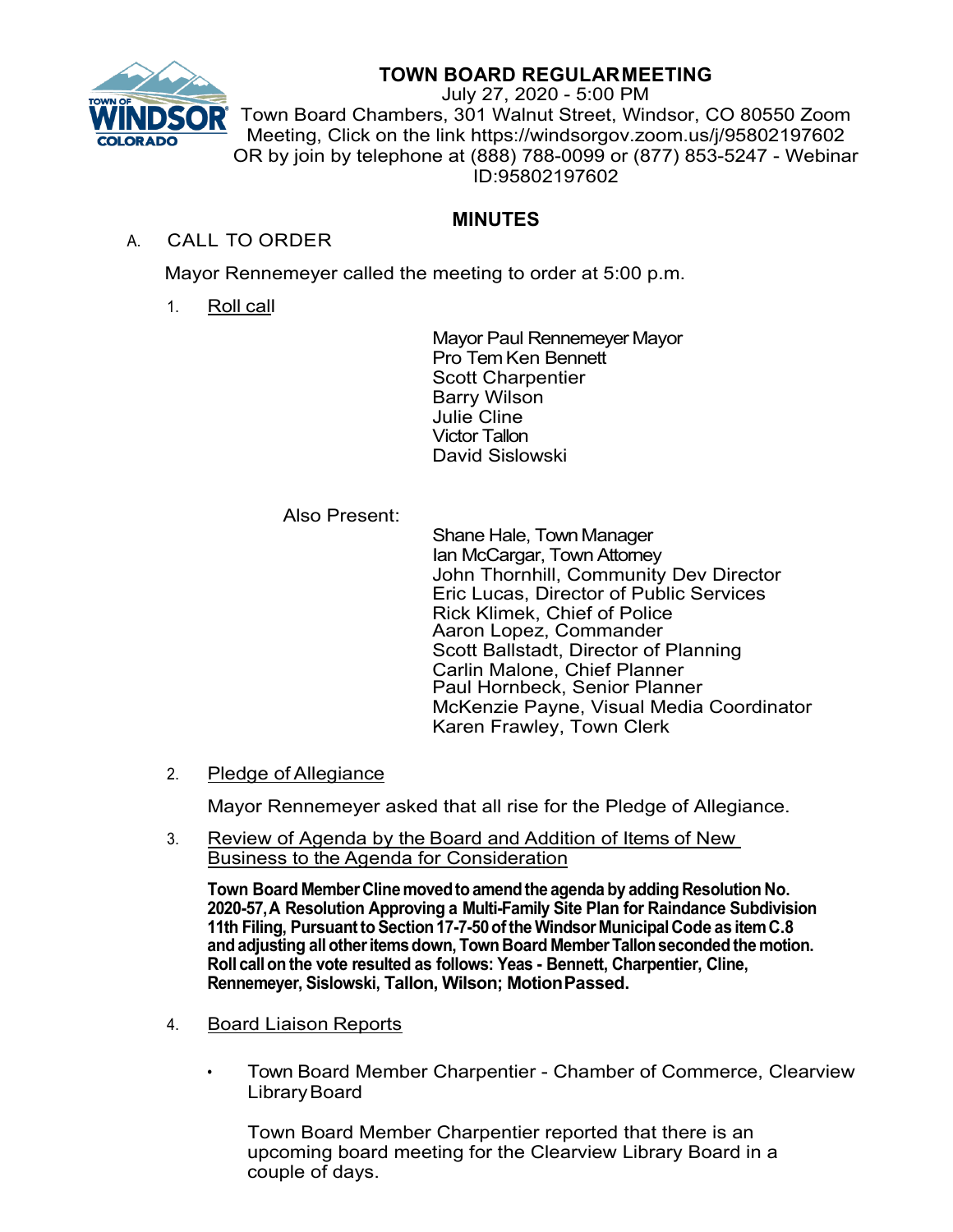The Chamber of Commerce had a ribbon cutting and grand opening for the Chamber of Commerce. Tuesday, the 28th is the next afterhours event at Ted's Sweetwater Grill.

• Town Board Member Wilson - Planning Commission, Larimer County Behavioral Health Policy Council

Town Board Member Wilson reported there is no update from the Planning Commission.

The Larimer County Behavioral Health Policy Council's request to move the site is still under review and will probably wrap up within a week or two. There is a Policy Council meeting on Monday morning and will provide an update at the next Town Board Meeting.

• Mayor Pro Tem Bennett - Water and Sewer Board, US Highway 34, WCR 74 and I-25 Coalitions

Mayor Pro Tem Bennett reported the Water and Sewer Board will meet Wednesday, August 12th.

The US Highway 34 Coalition will have a meeting this week, just prior to the North Front Range MPO meeting.

• Town Board Member Cline-Tree Board, Poudre River Trail Corridor Authority, Historic Preservation Commission

Town Board Member Cline reported the Tree Board is scheduled to meet July 28th via Zoom.

Poudre River Trail Corridor Authority is planning on a half-day retreat on August 22nd or the 29th to talk about the future of the authority.

The Historic Preservation Commission is planning on having a meeting during the first week of August.

• Town Board Member Tallon - Parks, Recreation and Culture Advisory Board, Great Western Trail Authority

Town Board Member Tallon has no report.

• Town Board Member Sislowski - Windsor Housing Authority, **Windsor** 

Windsor Severance Fire District Town Board Member Sislowski reported there is no report on the WSFD.

The Windsor Housing Authority met on July 21st. COVID is disrupting operations at the Windsor Housing facilities. There was a voiced concern over the lack of smooth transition with Loveland Housing Authority taking over maintenance contracts which should be worked out fairly quickly.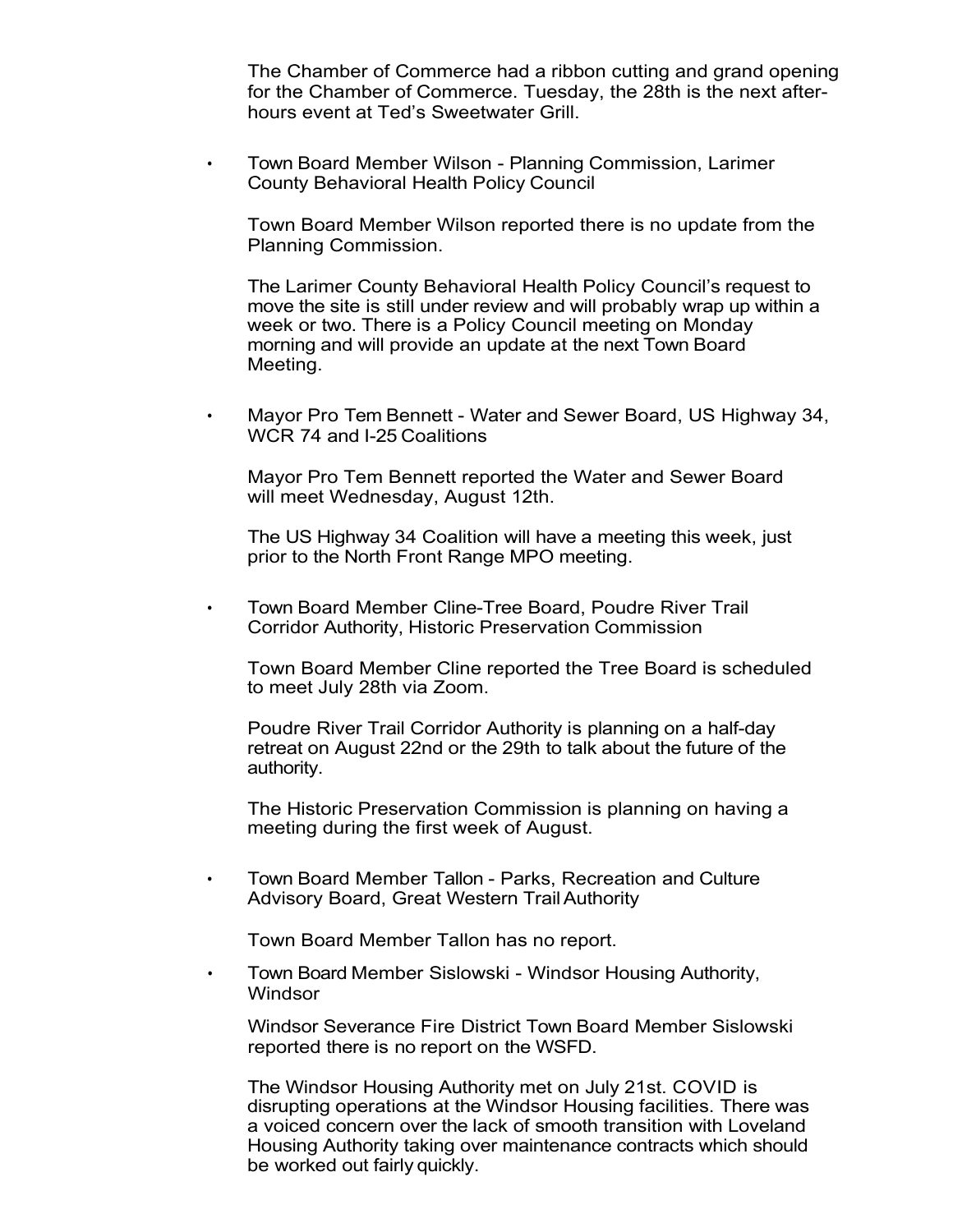• Mayor Rennemeyer - Downtown Development Authority, North Front RangeMPO

Mayor Rennemeyer reported there was no update from the North Front Range MPO as a meeting was not held in July. The Downtown Development Authority had a meeting that covered the Peculiar Ale Brewery opening in August in the Downtown Development jurisdiction. Also covered at the meeting was the 4th Street joint meeting held earlier in the month where official action was taken. The DDA will be applying for a grant with respect to funding of the Downtown Development Corridor.

5. Public Invited to be Heard

Mayor Rennemeyer opened the meeting up for public comment.

Benjamin Seulean, Weld County Area Representative for Congressman Ken Buck addressed the Board to introduce himself.

## B. CONSENT CALENDAR

1. Resolution No. 2020-55 - A Resolution Approving and Accepting a Deed of Dedication for ROW on Crossroads Blvd - D. Blair

LaBue Subdivision is east of Raindance Subdivision, west of South Hill 2nd Subdivision and north of Crossroads Blvd. To date, proposed improvements include the Raindance Maintenance Facility. As stated in the annexation agreement, "Annexor understands and agrees that concurrently with any proposal for development of any kind whatsoever of Annexor's portion of the Property […] the Annexor shall be solely responsible for dedicating to the Town all necessary rights-of-way for the full width of all proposed streets within the Property or on the exterior boundaries of the Property, without cost to the Town." This is the reason for dedication of right-of-way (ROW) along Crossroads Blvd at this time.

**TownBoard MemberWilsonmovedtoapprove the consent calendaras presented, Board MemberCline secondedthe motion.Roll callon the vote resultedas follows: Yeas- Bennett, Charpentier,Cline, Rennemeyer,Sislowski,Tallon,Wilson; Motion Passed.**

## C. BOARD ACTION

1. Public Hearing – Conditional Use Grant – Eastman Park River Walk Gravel Parking – Wade Willis, Open Space and Trails Manager for the Town of Windsor Parks, Recreation, and Culture (PRC), Roger Sherman, BHA Design, applicant's representative

**Town Board Member Sislowski moved to open the public hearing, Town Board Member Wilson seconded the motion. Roll call on the vote resulted as follows: Yeas - Bennett, Charpentier, Cline, Rennemeyer, Sislowski, Tallon, Wilson; Motion Passed.**

The applicant, Mr. Wade Willis, Open Space and Trails Manager for the Town of Windsor, requested a Conditional Use Grant (CUG) to allow the use of gravel parking as a part of the Eastman Park Riverwalk. The Riverwalk is a project to expand river access at Eastman Park by adding trails, a riverside plaza, put-in and take-out areas, and other amenities.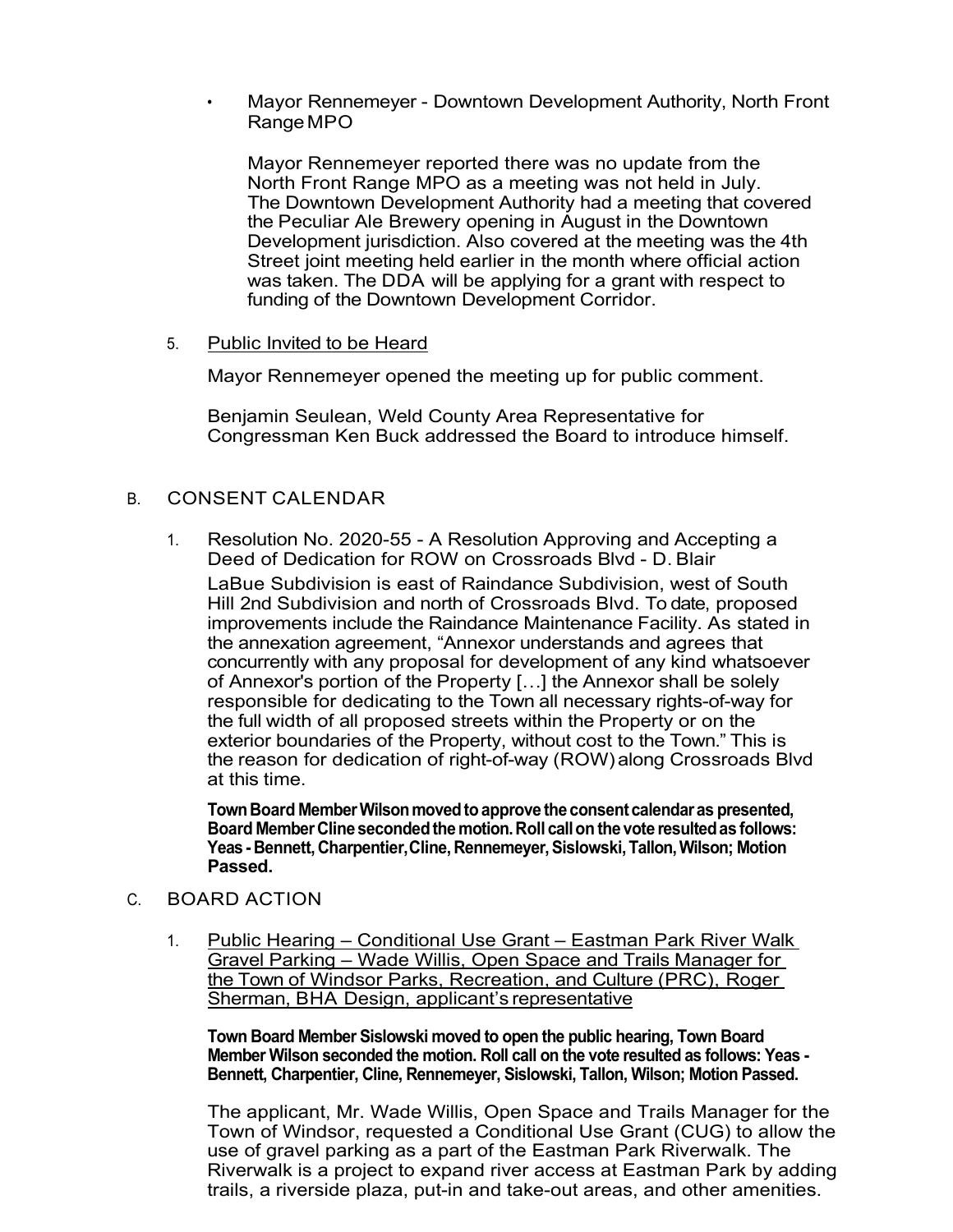Staff is currently reviewing a site plan submitted by the applicant for the parking area and Eastman Park Riverwalk.

The Municipal Code requires all parking areas to be paved and does not specially address gravel parking areas located within or adjacent to parks or natural areas; therefore, the entire parking area would need to be paved unless a CUG for the gravel parking lot is granted. There will be no expiration for the subject CUG.

Section 16-7-50 of the Municipal Code outlines the factors to be evaluated prior to granting of a conditional use.

## **1. Thecharacterandqualityoftheareainwhichtheusewillbelocated.**

The subject property is located adjacent to the Poudre River and is generally surrounded by undeveloped land and open space.

#### **2.** The physical appearance of the use, including suitability of architectural and landscaping treatment.

The subject site will be used as a parking area for the Eastman Park. The overall property is a mix of developed parkland and undeveloped natural open space. The gravel parking, as opposed to asphalt paving, preserves the natural aesthetic of the area. Accessible parking spaces, however, must be paved to comply with ADA (Americans with Disabilities Act) requirements. Trees are proposed around the perimeter of the parking area; however, no landscape islands are proposed within the parking area.

## **3. Appropriatelocationofthebuildingorbuildingsonthelot.**

No buildings are proposed as part of this CUG application.

#### **4. Adequateprovisionofparking,loadingandcirculationfacilities.**

80 new parking stalls are proposed in addition to the existing parking.

#### **5. Potentialeffectoftheuseuponoff-sitevehicularandpedestriantraffic circulation,withparticularreferencetopotentialtrafficcongestion.**

The gravel parking area is mitigated by the paved apron reducing the possibility of gravel being tracked onto paved streets.

## **6. Potentialeffectoftheuseonstormdrainageinthearea.**

With the use of gravel parking, stormwater impacts will be less than an impervious surface such as concrete paving. Stormwater impacts will be fully reviewed with the site plan.

## **7. Adequacyofplantingscreenswherenecessary.**

The surrounding area is largely undeveloped natural open space; therefore, new landscaping is minimal, with trees proposed around the perimeter of the parking area.

#### **8. Provisionofoperationalcontrolswherenecessarytoavoid hazardous conditionsoreliminatepotentialairorwaterpollutantsorothernoxious influences.**

The proposal does not include use or storage of hazardous or noxious material.

### **9. The generalcompatibilityofthe proposed use withthe area inwhichitis tobe located.**

Subject property is zoned Recreation and Open Space (O) district. The layout and general compatibility of the proposed use is consistent with the existing zoning and surrounding area uses.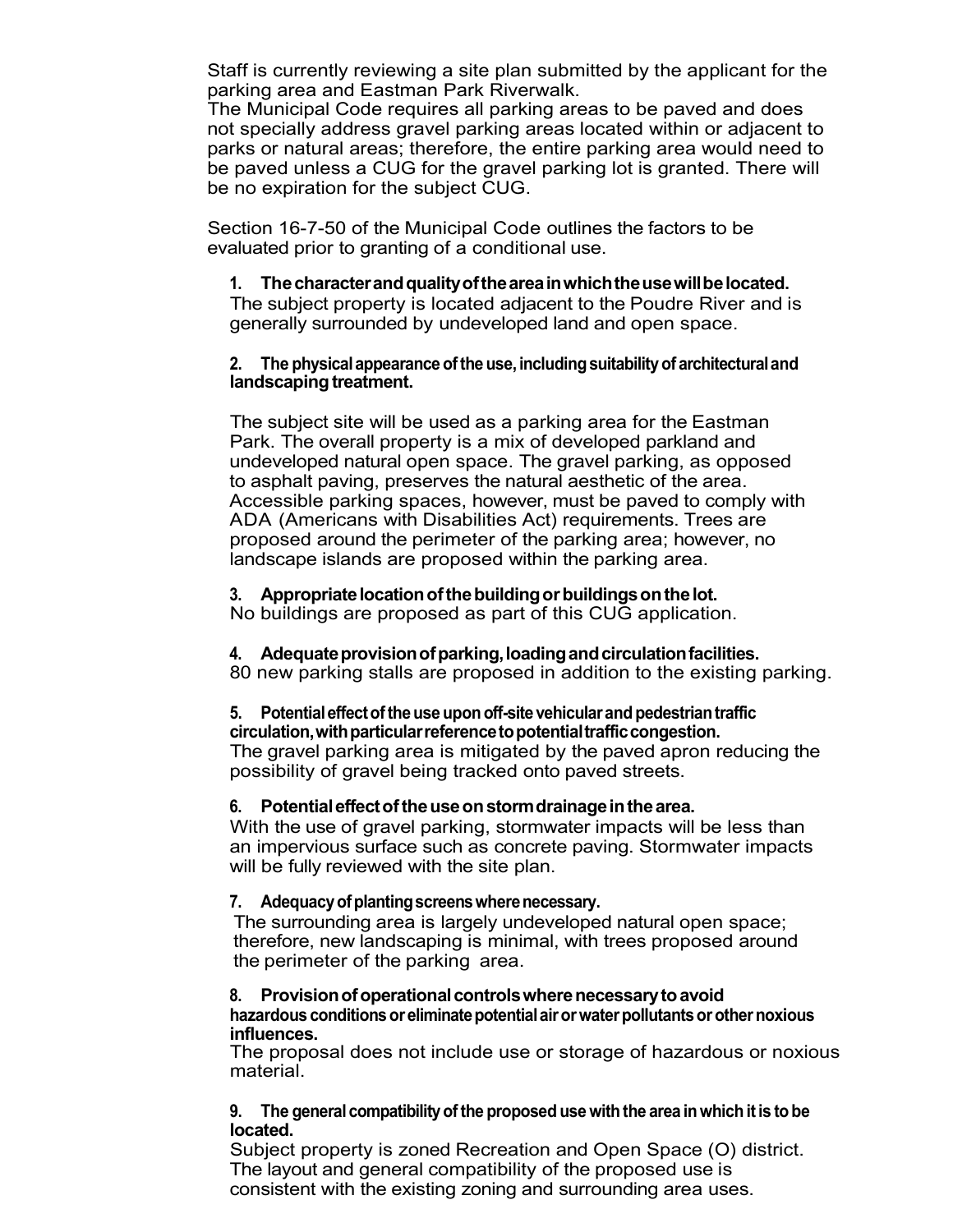Per Mr. Hornbeck, the property is zoned open space and recreation. The proposal is for a conditional use grant which would allow for gravel parking rather than a paved parking surface for the expansion of Eastman Park to accommodate the Riverwalk project. The Municipal Code does require all areas of parking to be paved; it does not specifically address an unpaved surface within a park or a natural area such as this. At the July 15, 2020 meeting, Planning Commission forwarded to Town Board a recommendation of approval of the Conditional Use Grant application as presented.

Town Board Member Sislowski inquired as to why it was decided to do a gravel lot as opposed to asphalt and whether it was intended to be temporary. Mr. Hornbeck responded that this was intended to be permanent. Eric Lucas responded that cost savings and not having additional storm water work contributed to the decision to use gravel instead of pavement. Town Board Member Sislowski responded that this was a Conditional Use Grant and essentially a variance from the Town Code requiring paved parking and the Town being the applicant. Therefore, how would the Town respond when a non-Town applicant comes forward with the same request for gravel parking citing the same reasons being used by the Town? Mr. Lucas responded that putting gravel parking in a park will look different than having a gravel lot at a commercial site. Town Board Member Sislowski asked for confirmation regarding handicapped parking and any trails being paved. Mr. Lucas confirmed and said the site is surrounded by concrete trails which would keep any gravel from being pushed into the grass area.

Town Board Member Wilson noted for the record that in his capacity as the Town Board Liaison to the Planning Commission, he was present at the Planning Commission meeting during which this matter was previously presented, that his participation in the Planning Commission proceedings have no way influenced him or his capacity as a Town Board Member. He will cast his vote based solely on the evidence presented at this hearing.

Town Board Member Cline stated that she was excited to have parking in the area that was being discussed.

Mayor Rennemeyer asked if this area is located where the soccer goals have been piled up in Eastman Park. Mr. Lucas responded that it was, and said that it would not only clean up that area, but also add around one hundred-seventy parking spaces between the dog park, skate park, and this area being requested.

Scott Ballstadt added that staff recognizes the potential and are considering code language updates to address the difference between the natural area site and a commercial site.

Town Board Member Sislowski stated that he was having second thoughts because it feels as if it is a financial issue due to not only the cost of paving but also the storm water impact. Yet, when he heard Board Member Cline talking about being excited to have that parking, it appears to him that this will be a very heavily used parking area. Board Member Sislowski questioned whether, in the long run, we will have wished that it was paved. He also questioned how the Town would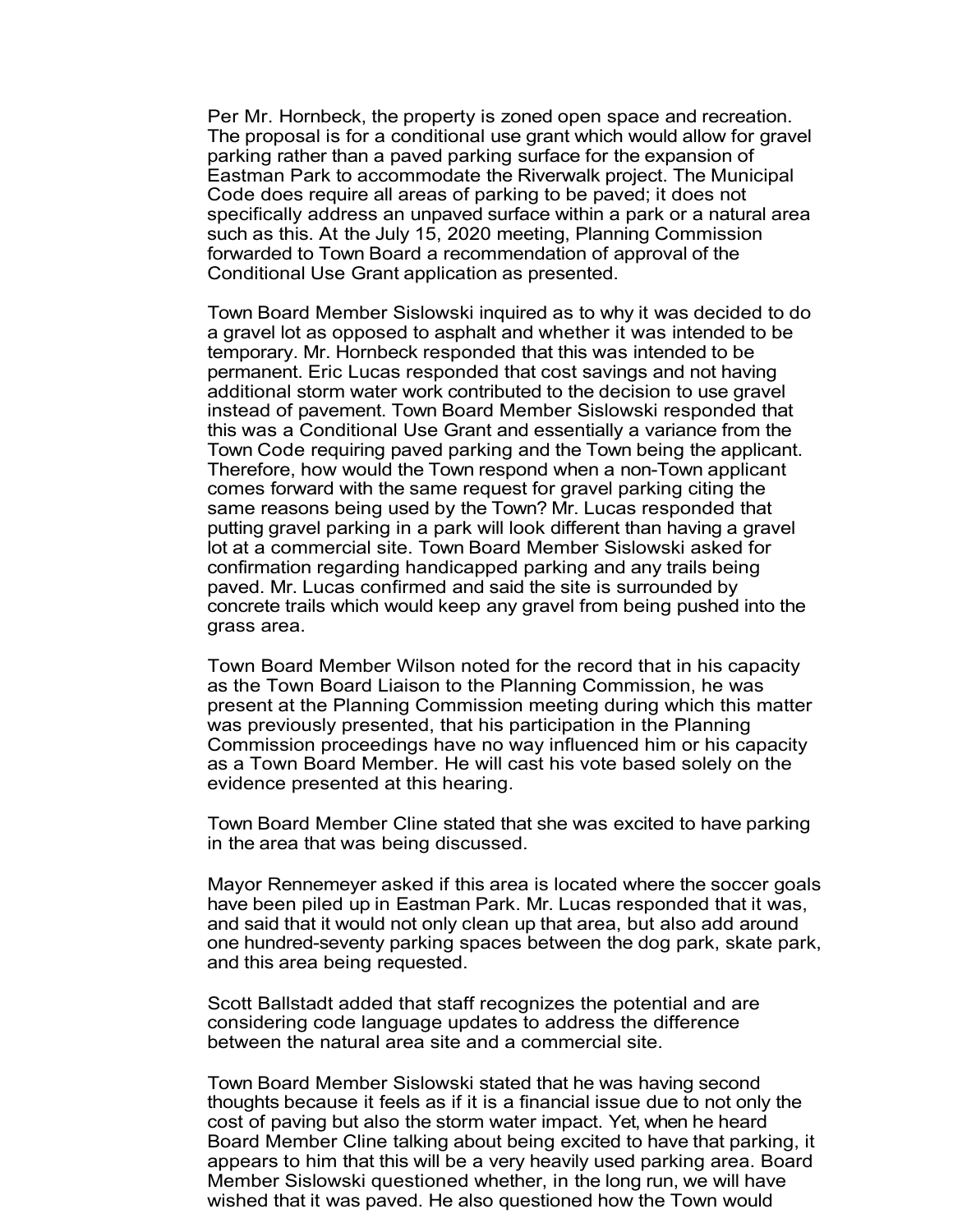maintain the layout of the parking spot lines in a gravel lot or it would be free-for-all parking. Board Member Sislowski stated that if this was going to be approved, he would rather see it approved for only a twoyear period term.

Mayor Rennemeyer asked if staff ever looked into what it would cost to pave the dog off leash parking are. Eric Lucas replied that staff did not, and in fact, did a field trip down to Lyons at a park along the river that got flooded and decided that given the location and proximity to the river, that the Town would basically try to mirror their parking area describing it as very delineated with boards in the ground to create parking stalls and not just a gravel parking lot.

Ian McCargar stated that the public hearing is an evidentiary hearing and was becoming more deliberative; what the Board needs to focus on is the evidence and questions of the applicant and the staff but as far as portraying how Board feels about the evidence and what the evidence implies, he would ask that it be reserved for the next agenda item and confine the public hearing to a discussion of evidence, not necessarily the impact of the evidence on theboard.

Town Board Member Sislowski asked for a ballpark cost difference between the pavement and gravel. Roger Sherman stated that it was looked at two different ways. First, paving just the drive aisle was about \$300,000. Second, paving the entire parking lot was around \$500,000.

Town Board Member Charpentier inquired with so many people coming in and out would there be bathrooms there. Eric Lucas stated that Eastman Park does have bathrooms and stated that if there was ever a large event, staff could bring in portable restrooms.

Roger Sherman showed and described a picture of the parking lot of which this site would be modeled after.

Town Board Cline asked if this improvement would help with drainage or flooding. Roger Sherman stated that the area was within the flood way and the flood plain – the southern part. Asphalt does not particularly perform well in that kind of situation with the potential to become completely saturated. Therefore, if it was paved, that Southern part of the lot would need to be concrete and not asphalt.

**TownBoardMemberSislowskimovedtoclosethepublichearing,MayorProTem Bennett secondedthemotion.Roll callon the vote resultedas follows: Yeas- Bennett, Charpentier,Cline,Rennemeyer,Sislowski,Tallon,Wilson;MotionPassed.**

2. Conditional Use Grant – Eastman Park River Walk Gravel Parking – Wade Willis, Open Space and Trails Manager for the Town of Windsor Parks, Recreation, and Culture (PRC), Roger Sherman, BHA Design, applicant's representative

Town Board Member Sislowski stated that he is torn and that while a part of him wants make a motion to amend this to have this be for a two-year period and then revisit it at that time, he also believes the cost will be prohibitive even with asphalt, let alone concrete. Town Board Member Sislowski stated that he will be voting in favor of this due to this being a natural area, and not so much a cost factor. The last factor being that it is a non-permeable surface and the fact that the subsurface would be subject to damage in a flooding area. Those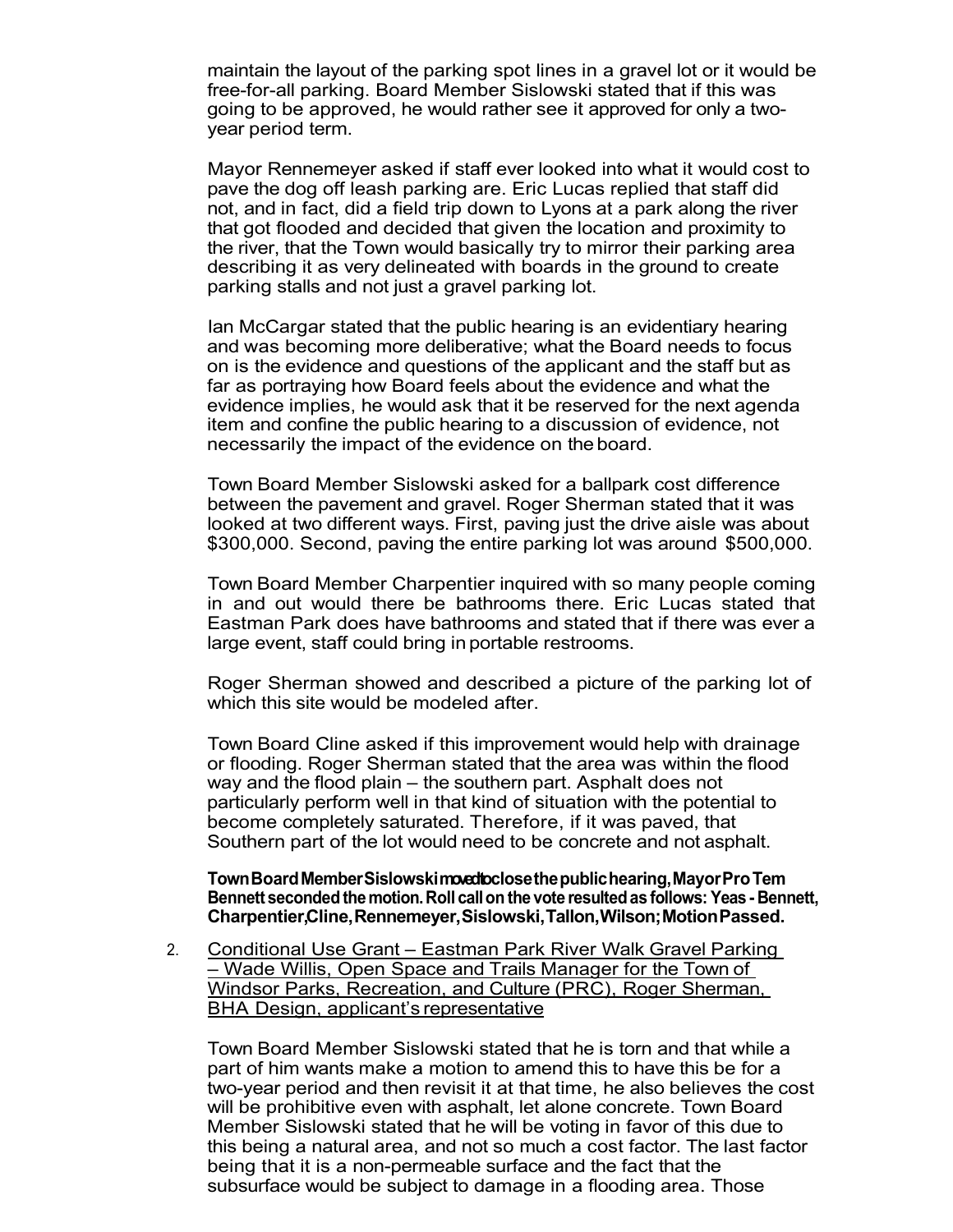elements fully support granting the conditional use grant.

**MayorPro TemBennett movedtoapprove the conditionaluse grantforthe Eastman Park River Walk gravel parking, Town Board Member Wilson seconded the motion. Rollcallonthevoteresultedasfollows;Yeas-Bennett,Charpentier,Cline, Rennemeyer,Sislowski,Tallon,Wilson; MotionPassed.**

3. Public Hearing - Conditional Use Grant for Telecommunications Facility - Kyger Reservoir - Wade Willis, Open Space and Trails Manager for the Town of Windsor Parks, Recreation, and Culture (PRC), owner; Pamela Goss, VerizonWireless, applicant

**Board Member Cline moved to open the public hearing, Town Board Member Sislowskisecondedthemotion.Rollcallonthevoteresultedasfollows;Yeas-Bennett,Charpentier,Cline,Rennemeyer,Sislowski,Tallon,Wilson; MotionPassed.**

The applicant, Ms. Pam Goss, on behalf of Verizon Wireless, requested a Conditional Use Grant (CUG) to allow a wireless telecommunications tower to be located on Town of Windsor property located west of Colorado Boulevard (County Road 13), south of County Road 68.5 (Jacoby Road) and north of SH 392/Main Street. Town's Municipal Code allows for the establishment of wireless telecommunication towers for the purpose and intent of accommodating the communication needs of the Town's residents and businesses. The proposed location of the new telecommunications tower and equipment facility are currently located within a designated "floodway". Therefore, the project will be built intwo phases. Phase one will include the tower, a temporary equipment platform and landscaping on the east side of the site. Phase two includes the equipment garage and landscaping on the north and west sides of the site. Phase two will be delayed until the FEMA flood maps are revised.

Approval of the CUG request, along with an approved site plan, would allow for the construction of a 75' monopole wireless communications tower. Staff is currently reviewing a site plan submitted by the applicant.

#### **Standards and Requirement for Conditional Use Grants**

Section 16-7-50 of the Municipal Code outlines the factors to be evaluated prior to granting of a conditional use.

#### **1. Thecharacterandqualityoftheareainwhichtheusewillbelocated.**

The subject property is located west of Colorado Boulevard (County Road 13) and south of County Road 68.5 (Jacoby Road), and north of SH 392/Main Street. The subject site is generally surrounded by undeveloped land, open space and the Kyger Reservoir to the west. The east side of Colorado Boulevard consists of undeveloped parcels within unincorporated Weld County. Properties to the north and west are undeveloped parcels within unincorporated Larimer County.

#### **2. The physicalappearanceoftheuse,includingsuitabilityof** architectural and landscaping treatment.

The overall property is undeveloped natural open space and will remain in an undeveloped state, with the exception of the tower and site improvements, including an equipment garage. The site is adjacent to the Kyger Reservoir trailhead gravel parking area and will share access with the trailhead. The subject site will be used to locate a 75' tall (with additional 5' lightning rod extending beyond the monopole) telecommunications tower. The tower will contain twelve (12) antennas and six (6) radio units with supporting equipment initially located on a raised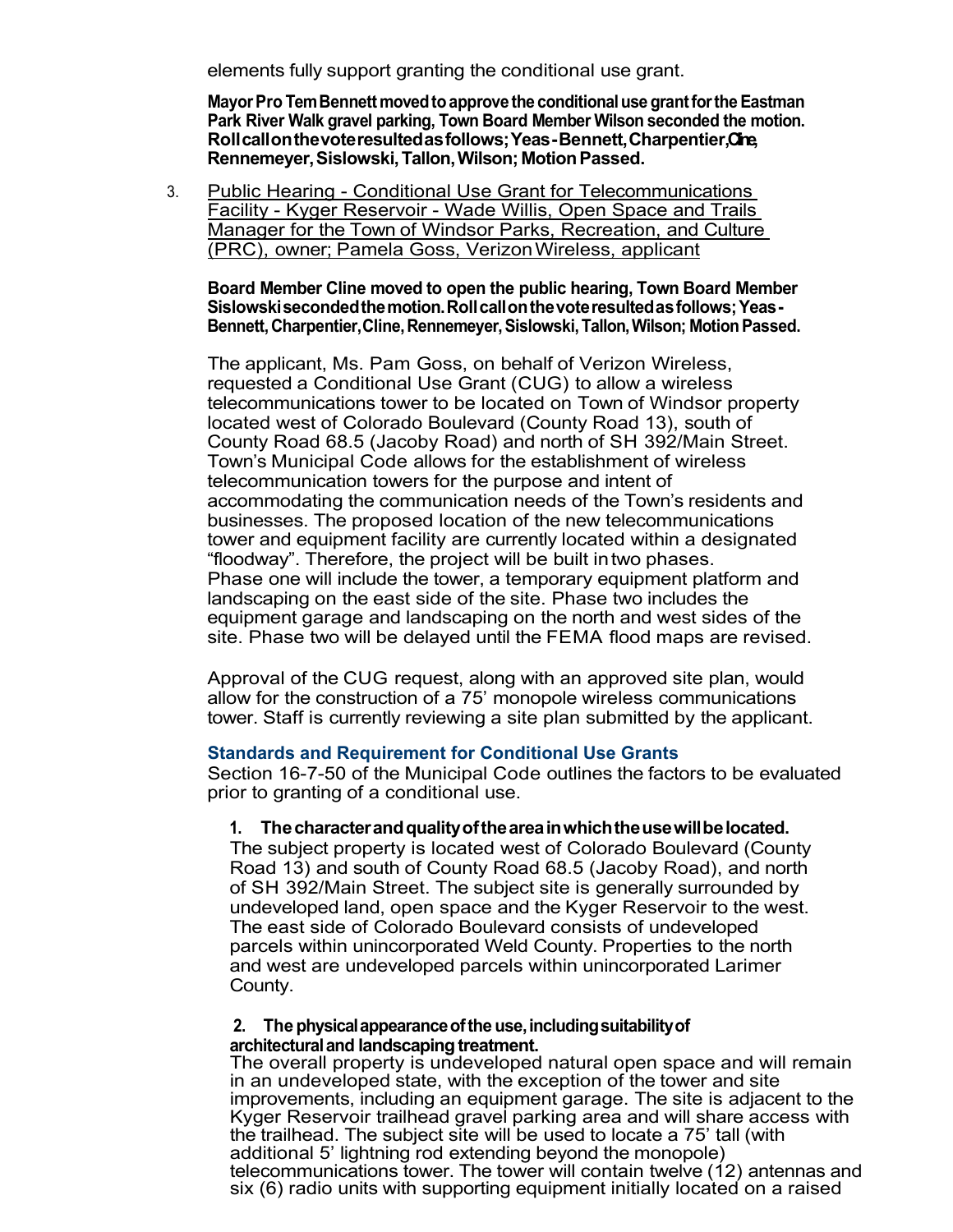platform (phase 1) and then concealed within a new adjacent equipment garage (phase 2). Proposed architectural materials for the equipment garage consist of asphalt shingles, lap siding and an insulated fiberglass garage door. Proposed fencing materials shall consist of vertical Hardie battens and panels attached to wood posts. Landscaping is proposed on the east side of the site (phase 1) as screening from Colorado Boulevard and the entry drive for the Kyger trailhead, and is proposed along the north and west side of the site (phase 2) as screening from the Kyger Trail.

## **3. Appropriate locationofthe buildingor buildingsonthe lot.**

The exact location on the property has been determined by a collaborative effort between Verizon, Wright Water Engineers and the Town of Windsor Engineering, Planning, Parks and Open Space. The proposed tower and supporting equipment garage will be located approximately 56' north of the Kyger trailhead parking area and approximately 228' from the right- of-way of Colorado Boulevard.

## **4. Adequate provisionof parking,loadingandcirculationfacilities.**

Access to the facility from Colorado Boulevard will be from the existing Kyger trailhead drive and a new 20' wide and 56' long proposed gravel drive north of the Kyger parking area to the tower site. The project will be fenced around the perimeter of the site with a restrictive access gate installed at the entry of the new proposed gravel drive to prevent any public access. There will be parking on site next to the facility and within the equipment garage for routine maintenance visits. No permanent parking is proposed.

#### **5. Potentialeffectoftheuseuponoff-sitevehicularandpedestriantraffic circulation, with particular reference to potential traffic congestion.**

The facility is unmanned and does not permit public access. After construction, the facility will only be accessed for routine maintenance and servicing. The site will not contribute to increased vehicular traffic congestion.

## **6. Potential effect of the use onstormdrainage inthe area.**

The existing access drive is gravel base. The proposed new drive area will also be a gravel base, for consistency with the existing drive. The gravel base will allow for storm water infiltration; therefore, reducing impacts on area storm drainage. Minimal stormwater impact from the proposed equipment garage is expected.

## **7. Adequacyof plantingscreenswhere necessary.**

The subject property is undeveloped natural open space; however, additional landscaping is proposed as part of this CUG application. Additional landscaping is proposed on the east side of the site (phase 1) as screening from Colorado Boulevard and the entry drive for the Kyger trailhead and along the north and west sides of the site (phase 2) as screening from the Kyger Trail. Proposed landscaping includes mature evergreen pine trees which provide year-round screening from Colorado Boulevard and the Kyger Trail.

#### **8. Provisionofoperationalcontrolswherenecessarytoavoidhazardous conditionsor eliminatepotential airorwaterpollutantsorothernoxious influences.**

The facility does not include the use or storage of hazardous or noxious material.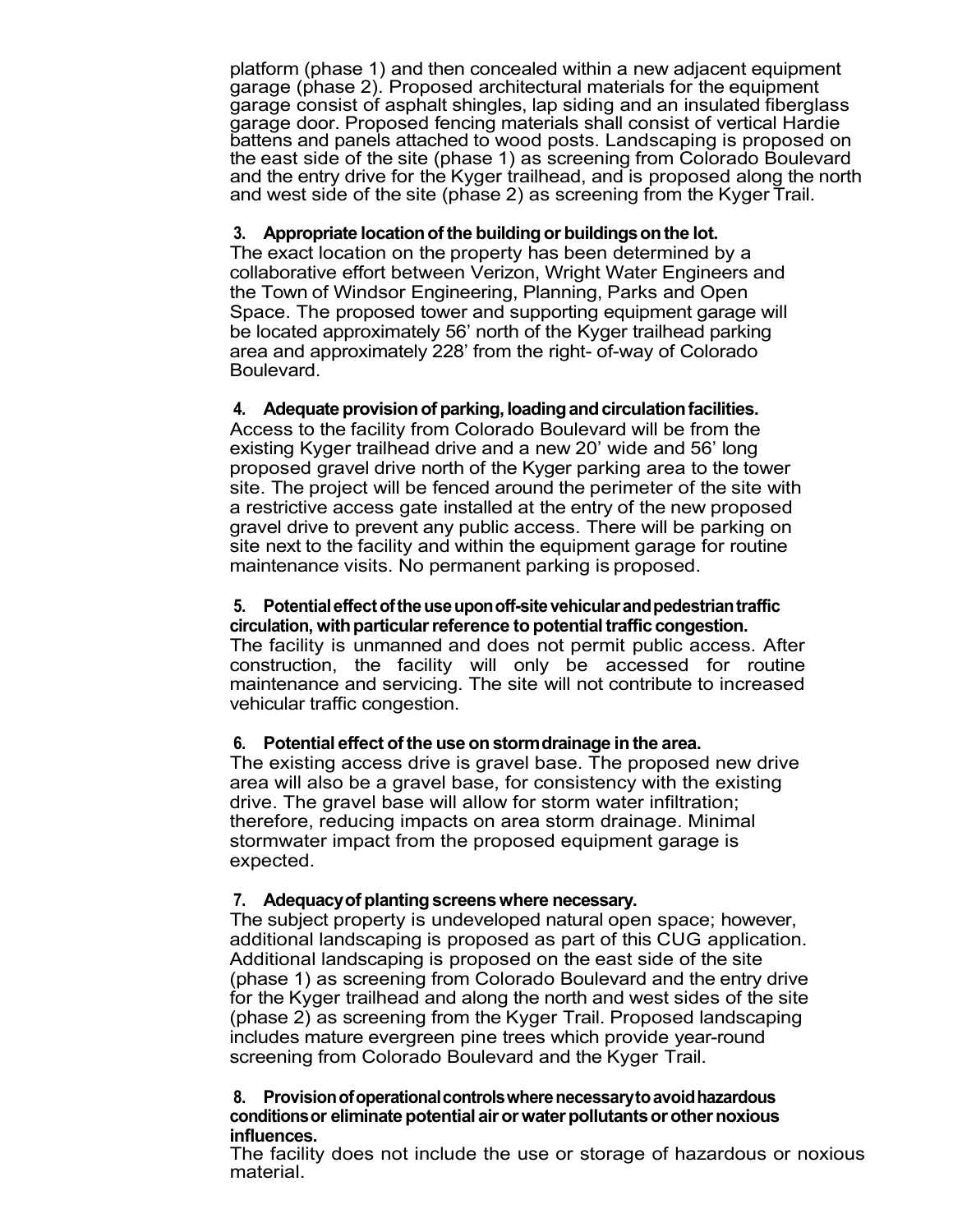## **9. The generalcompatibilityofthe proposed use withthe area inwhichitis tobe located.**

Subject property is zoned Recreation and Open Space (O) district. The exact location on the property has been determined by a collaborative effort between Verizon, Wright Water Engineers and the Town of Windsor Engineering, Planning, Parks and Open Space. The site has been designed with ample landscape screening to mitigate views from Colorado Boulevard, the Kyger Trail and entry drive. The proposed site will become a critical component for seamless service, providing LTE/4G/AWS technologies, as well as future 5G technology, for the Town of Windsor and the surrounding community. E911 services, public safety and residents of the area will all benefit from the additional technologies requested for this site by enhancing speed, accuracy in locating mobile 911 callers, increased capacity for current and future users, and off-loading neighboring sites to prevent blocked calls, busy signals or no service at all. During the review of the proposed tower, a Windsor business owner sent an email to the Town asking if Verizon would consider adding a tower in the area to increase the level of service.

### **Notification**

The Municipal Code requires a public hearing notification for a CUG. Notifications were provided as follows:

- · June 29, 2020 Legal notices posted on the Town of Windsor website
- · July 1, 2020 -- Affidavit of letters mailed to property owners within 100
- July 2, 2020 Development review sign posted on the property
- · July 3, 2020 Legal ad published in the paper

Town Board Member Wilson noted for the record that in his capacity as the Town Board Liaison to the Planning Commission, he was present at the Planning Commission meeting during which this matter was previously presented and that his participation in the Planning Commission proceedings have no way influenced him or his capacity as a Town Board Member. He will cast his vote based solely on the evidence presented at this public hearing.

Per Ms. Malone, this item is a request for a conditional use grant for a wireless communications tower. The municipal code requires that any wireless communications tower go through a conditional use grant. At the July 15, 2020 Planning Commission meeting, the Commission approved Town Board recommendation of approval as presented.

Per Ms. Goss, applicant, this location was selected due to network coverage and capacity gap, alternative locations were not feasible, and it provided the least intrusive design option. The search area objectives were to provide enhanced coverage for increased demand due to Windsor's residential and commercial growth, cover as much as possible without interfering with neighboring sites, and the ideal location will coversurrounding neighborhoods.

Town Board Member Wilson asked for clarification from staff whether the Extraction Oil and Gas lease that is adjacent to this site was forfeited. Mr. Hale replied affirmatively.

Mayor Rennemeyer stated that in the past, the Board heard another conditional use grant for a Verizon tower in Windsor and it was a green silo at Eastman Park. He asked the applicant why a cell phone tower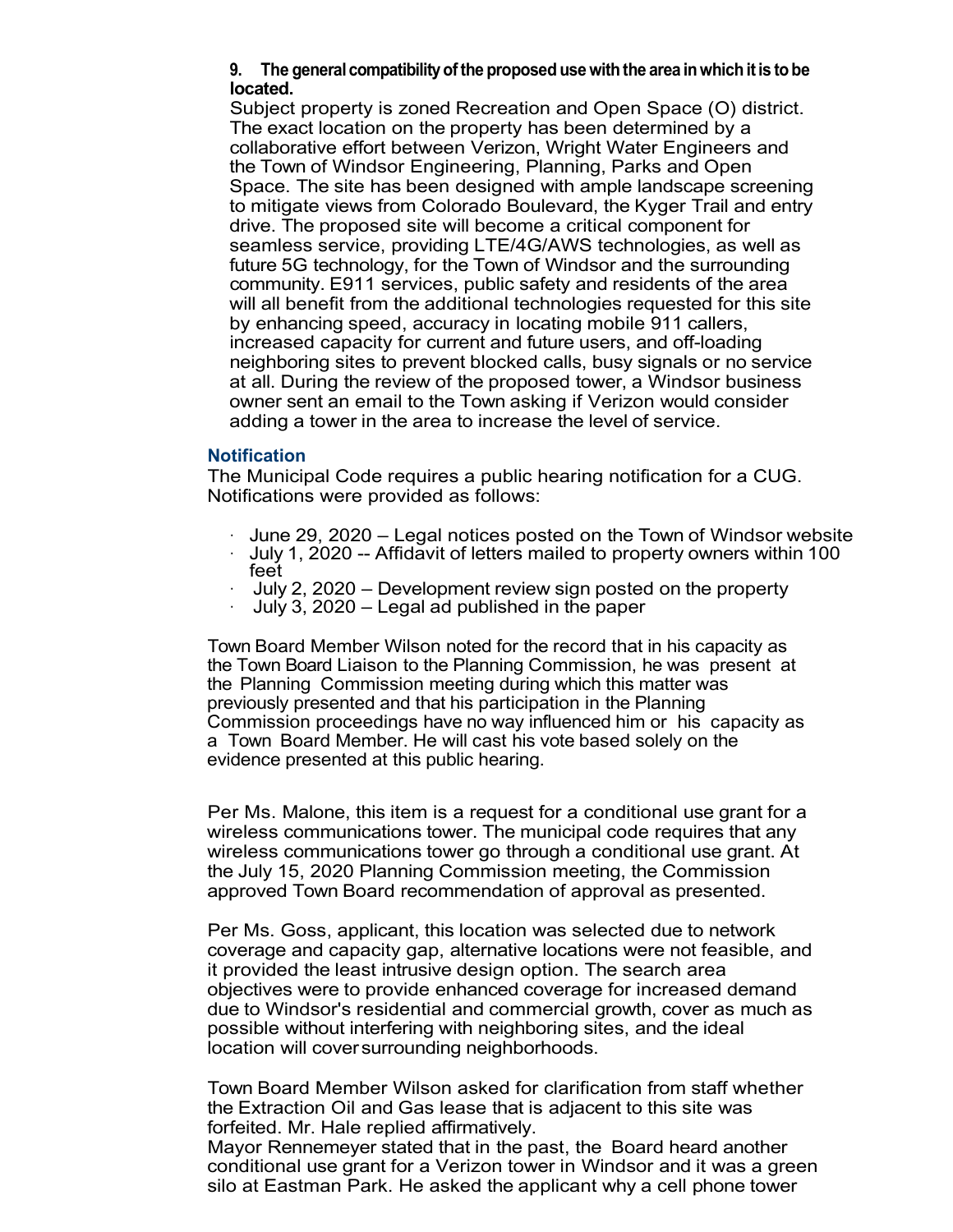like that one was not selected for this project with the site being in one of the parks. Ms. Goss replied that they did evaluate many different types of structures and found that the other types of structures would take up significantly more area and they were trying to find a less intrusive option. Mayor Rennemeyer asked if there was any idea of Verizon's timeline to get this done. Ms. Goss replied that phase one could start after zoning approval was received and all the regulatory and environmental due diligence was completed. The building permit application would go in; once approved, construction could begin for phase one and anticipated that likely happening in 2021.

Town Board Member Charpentier asked if the seventy-five-foot pole is needed because of this site being at a lower elevation and why the tree option could not work. Ms. Goss replied that she could have done a tree; however, takes up more space and the pole would have to be further from the equipment garage to account for the branches at the bottom of the pole. Town Board Member Charpentier asked how much additional space would be needed. Ms. Goss replied that she does not have the number but that it was factored in when deciding the different types of towers.

Per Mr. Lucas, staff did have a lot of discussions around the pole, silo, or tree; ultimately were all in favor of the pole given the location.

Town Board Member Sislowski stated that he heard Mr. Lucas state that staff originally wanted the silo and asked what happened to that option. Mr. Lucas responded that the size of the silo would really stand out and there were concerns about how it would have to be elevated with flooding. Staff didn't feel that it fit the farming theme of Windsor. Ms. Malone stated that for reference, the pole at Eastman Park is fiftyfoot tall. Town Board Member Sislowski asked what hesitations were there between some of the other sites considered. Town Board Member Sislowski also asked if this would be for Verizon use only or if it would have the ability to be leased out to other parties and if the Town would have any interest in putting a repeater on the tower. He stated that if you were looking at a silo or something larger than the pole, it would cause you to rent more ground space and was that part of the consideration. Ms. Goss stated that they were working with a property owner of one of the other considered sites and that property owner is considered Weld County and not considered the Town of Windsor. Moving forward with that property, the Town approached them and stated they would prefer not to have a seventy-five-foot tower in the view corridor of Main Street, that is when they moved to the current location. Ms. Goss stated that other carries would be allowed to lease the tower space. Ms. Goss stated that there is the possibility for the Town to add repeaters onto the tower. Town Board Member Sislowski asked staff if there was a possible future need to use the tower with communications capabilities with the Police Department.

Per Chief Klimek, there is always the possibility for additional communications needs; however, at this time, the PD is set in that regard. Mayor Rennemeyer asked if the agreement would allow the Town to be able to use the tower at some point. Mr. Hale stated that if the Town wanted to use it, it would have to pay for that space just like any other user.

Mr. Ballstadt stated that Verizon's original proposal received by the Town from Weld County was for a tree mono-pine just to the West of the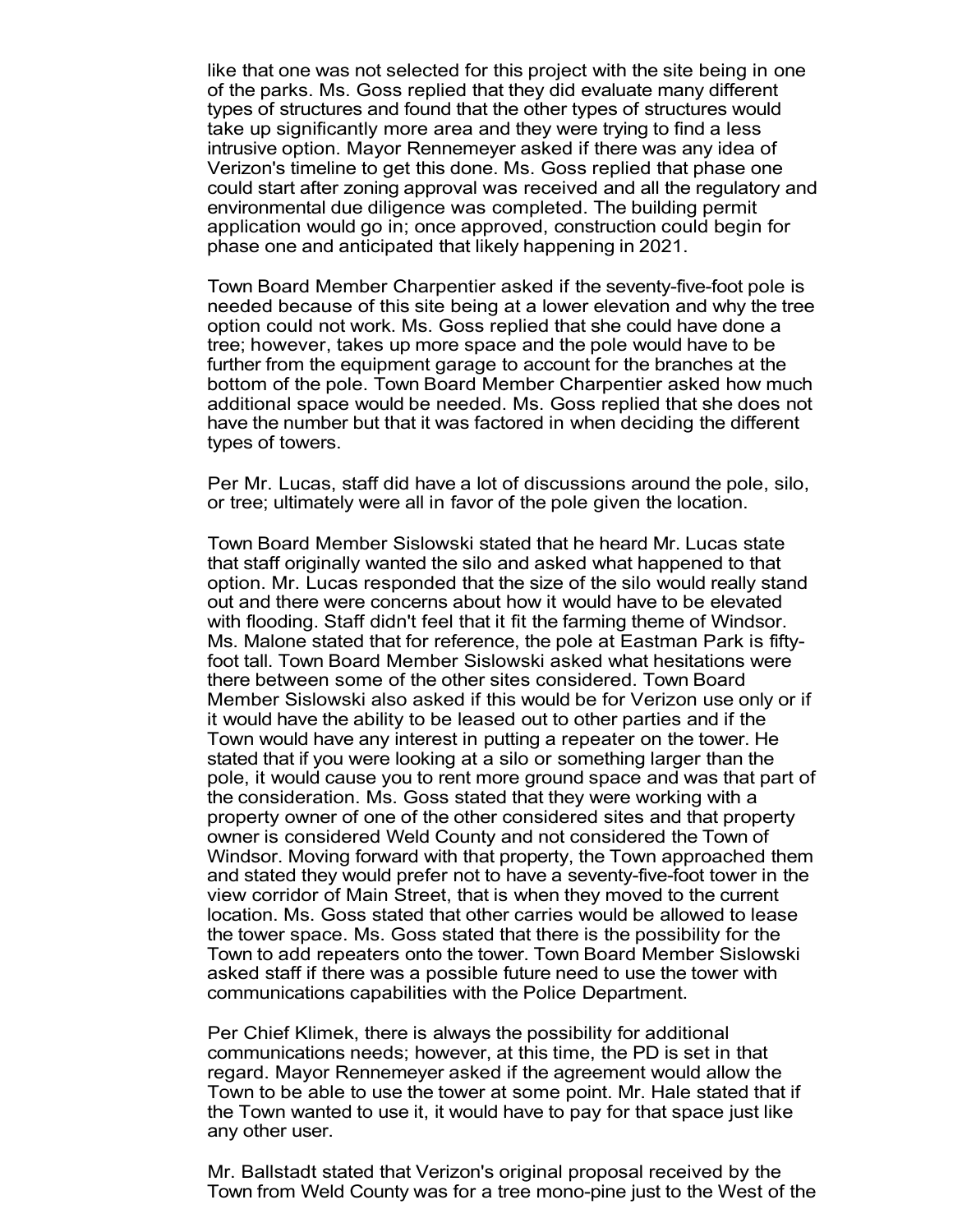High Hops property. Staff has been working on this referral for two to three years since the first referral was received. Verizon has been gracious enough to work with the Town and relocate it to a little bit less conspicuous site and further away from residential neighborhoods.

Mayor Pro Tem Bennett asked for confirmation on whether site eight is zoned industrial. Ms. Goss stated that her understanding was that the area is showing on the Windsor map as being zoned industrial, but when looking at the assessor records, it shows that it is part of a residential property. Mayor Pro Tem Bennett asked how much additional space would be needed to do something more aesthetic than just the pole. Ms. Goss stated that she doesn't have a specific quantitative answer, Verizon just knew that significantly more space would be needed than what was being proposed. Ms. Goss also stated that Verizon was looking at the least intrusive option for that property. Mayor Pro Tem Bennett asked if there was consideration given about making the cultural theme around the tower or any consideration given to addressing the aesthetics to the equipment garage other than the screen. Ms. Goss stated that the design includes putting a fence around the tower itself and matching colors. The property is undeveloped so some of the colors or materials could change. It is intended to blend into any of the structures that the open space is proposing, so it looks to be part of it. Mayor Pro Tem Bennett asked if there was any consideration given to make it look like the Stagecoach stop. Ms. Goss responded that they did not consider a Stagecoach stop. Mayor Pro Tem Bennett asked if other providers lease the tower and whether they would need additional storage space for their equipment. If so, would they purchase that property from the Town for an additional garage? Ms. Goss responded that it could either be an additional garage or could be placed behind the fence but that would be something to be worked out between the carrier and the Town. Mayor Pro Tem Bennett asked if the carrier requested to use this tower, would they would have to make a separate request to the Town for any additional storage space. Ms. Goss responded affirmatively.

Town Board Member Wilson stated he agreed with the aesthetic issue and expressed his concern to do something that looks better, but also agreed with some of the comments on the tree. If using one of the other locations, there would be significant push back from the residents. At the same time, the residents that live in the low-lying area have really poor cell service right now and this will provide a better service. Even though this is in an open space area, there really is not a good place for it to go with its size, and people may be more willing to put up with it to get better coverage. This could also provide the opportunity for some residents to get WiFi service from a provider. Town Board Member Wilson asked if there has been interest from broadband companies to provide WiFi. Ms. Goss replied that she has not had experience working the broadband companies but that it was an option.

Town Board Member Sislowski asked if the technology for this tower was only 4G or if it would help with the 5G network. Ms. Goss stated that all cell towers would help with the 5G network and this was considered a macro-site. Ms. Goss stated that macro-sites are needed to support 5G networks. As far as the equipment involved, it is up to the provider's engineers and what they need to fill the gap in their network.

Town Board Member Cline asked if the Town currently has a lease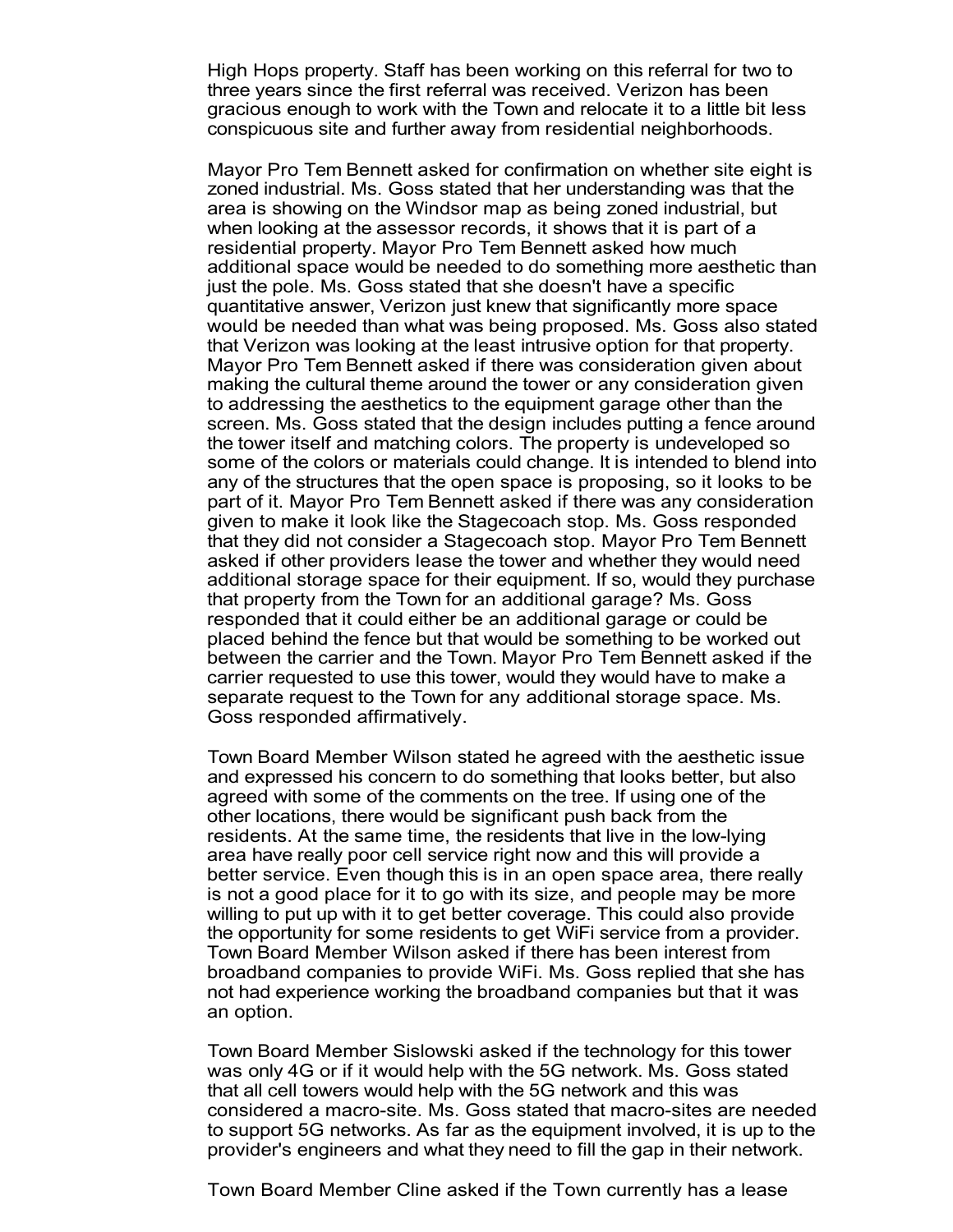agreement with Verizon for the land, or if that was the next step. Mr. Hale stated that nothing has been finalized yet, but staff has been in negotiations with Verizon regarding lease terms. Town Board Member Cline clarified whether that meant this could be a quick process since the ball was already rolling. Mr. Hale responded absolutely.

**Town Board Member Tallon moved to close the public hearing, Mayor Pro Tem Bennett secondedthemotion.Roll callon the vote resultedas follows; Yeas- Bennett, Charpentier,Cline,Rennemeyer,Sislowski,Tallon,Wilson;MotionPassed.**

4. Conditional Use Grant for Telecommunications Facility - Kyger Reservoir - Wade Willis, Open Space and Trails Manager for the Town of Windsor Parks, Recreation, and Culture (PRC), owner; Pamela Goss, Verizon Wireless, applicant

Please refer to the public hearing memo for the previous agenda item.

Town Board Member Sislowski stated that even though he was a little disappointed in this, he believed that this was going to be the least intrusive. There was concern that if the tower had other carriers, the added equipment, might cause the area to look like a sprawling semiindustrial facility. Town Board Member Sislowski stated that he did think this was fairly critical in terms of our communications networks in town and that the Town needed the towers. Verizon certainly needs the additional coverage and he would urge the Town whether they can access space on that tower to assist communications programs and build that into the negotiations, but was in favor of the project.

Town Board Member Wilson stated that he also planned to vote yes on this and agreed with everything Town Board Member Sislowski said about this being critical. Town Board Member Wilson asked if approved, what the timeline would be for this to go online. Ms. Goss replied that they are anticipating that construction would begin sometime in 2021 after all approvals have been received. Ms. Goss stated that a facility like this, especially the first phase, should only take a couple of weeks; therefore she guessed that the facility would be online sometime in 2021, although she couldn't dial it down any further because she didn't know Verizon's construction schedule.

Mayor Pro Tem Bennett stated that he really appreciated the ability for any provider to increase cell service, but was disappointed in the aesthetics that will be placed in a natural area or one of the recreation areas. Mayor Pro Tem Bennett stated that he is appreciative of staff for having looked at all of the alternatives and selected the least obtrusive alternative, therefore he would be willing to vote for it.

Town Board Member Charpentier stated that he had been wrestling with this and made some assumptions that the reason why it was a seventy-five-foot pole was because it was in the flood zone. Town Board Member Charpentier asked if the Town had considered the East side of town. He thought it would be a permanent eye sore. He didn't necessarily agree with others because he has a tree monopole on his property and said they look a whole lot better than a seventy-five-foot pole sticking up out of the ground.

Mayor Pro Tem Bennett stated that he didn't hear an answer to Town Board Member Charpentier's question as to whether there were any sites in the East side of town or existing buildings considered. Mr. Hale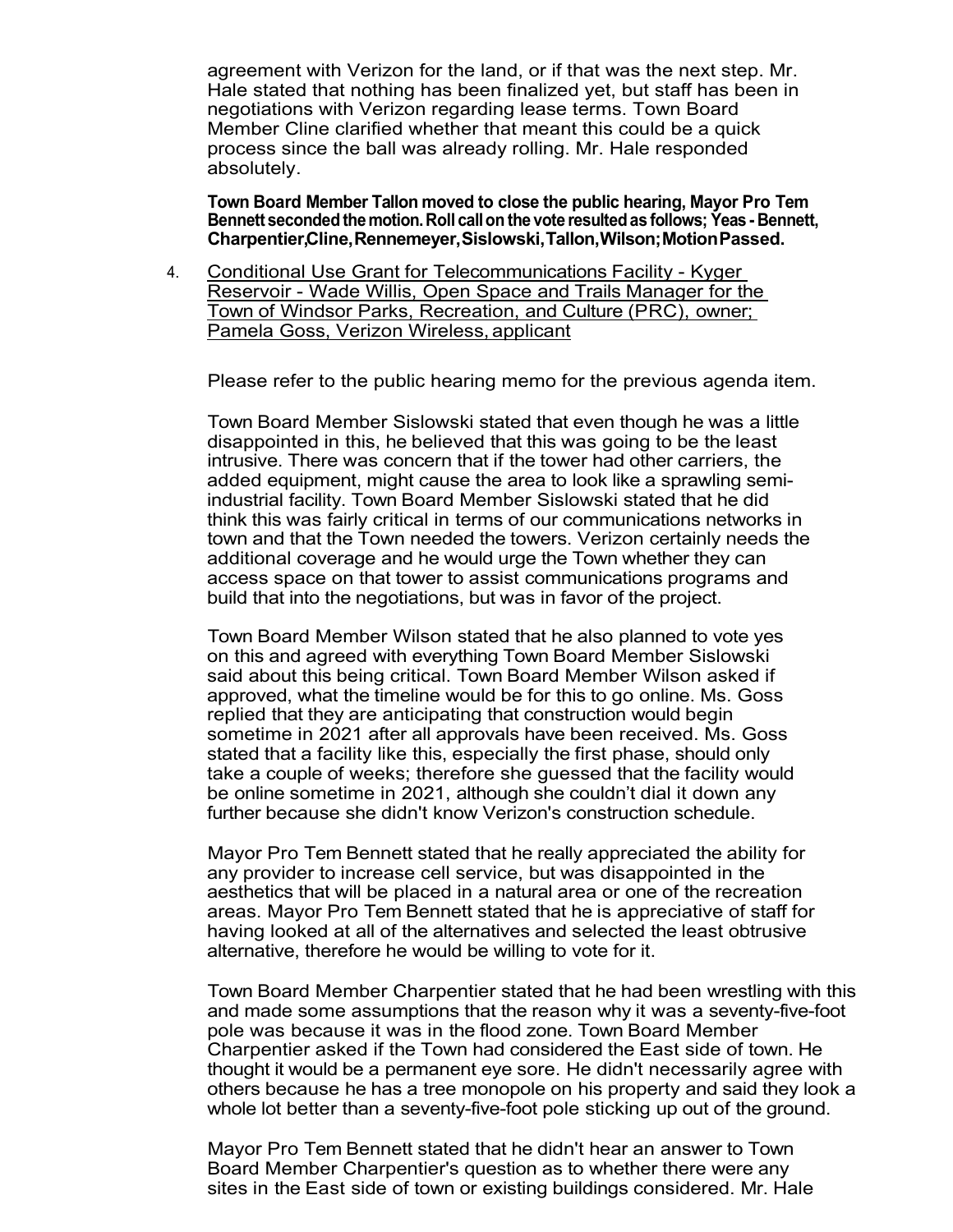stated that looking back at the original heat map showed they had a pretty small area to put this tower in to address the current needs and that he didn't think there were any areas in the East considered because that wouldn't address the area for which they were trying to find coverage.

Town Board Member Tallon stated that members are worried about the aesthetics rather than of the coverage. He stated that that the aesthetics will blend in when that area and crops develop out. Currently, the radio tower downtown is not noticed by many residents. Town Board Member Tallon stated that he believes when development builds out that people will get used to it and he will vote yes forit.

Town Board Member Cline stated that she agrees completely that the vegetation once grown will help hide the tower and that it will create shade since there is not a lot of shade around the path and park. She will vote yes since coverage is needed due a lot of dead zones around Windsor.

Mayor Rennemeyer stated that his only disappointment was its look. He recognizes however that just like when the green silo tower came to Eastman Park, he wasn't excited, but now it blends in. He had his mind changed after hearing that this was going to be seventy-five feet tall to meet their needs and it would be a very interesting green silo to have it be seventy-five feet tall, so with that he will be voting yes as well.

**TownBoard MemberSislowskimovedtoapprove the conditionaluse grantfor a telecommunicationsfacilityatthe Kyger Reservoir,TownBoard MemberWilson secondedthemotion.Rollcallonthevoteresultedasfollows;Yeas-Bennett, Charpentier,Cline,Rennemeyer,Sislowski,Tallon,Wilson;MotionPassed.**

5. Public Hearing - Final Major Subdivision - RainDance Subdivision 11th Filing - David Nelson, RainDance Development, owner; Patrick McMeekin, Hartford Homes, applicant, and Ryan McBreen, Norris Design, authorized representative

**Mayor Pro Tem Bennett moved to go into the public hearing, Board Member Cline seconded the motion. Roll call on the vote resulted as follows; Yeas - Bennett, Charpentier, Cline, Rennemeyer, Sislowski, Tallon, Wilson; Motion Passed.**

The applicant, Mr. Patrick McMeekin, has submitted, on behalf of the owner Mr. David Nelson, a final major subdivision plat known as RainDance Subdivision Eleventh Filing. The subdivision encompasses approximately 11.7 acres and is zoned Planned Unit Development (PUD). Tract Z of the PUD designates the land use for this area as residential.

Final Plat characteristics:<br>11.7 total acres

- 
- · 11.7 total acres · <sup>20</sup> building envelops for multi-family residential (160 condominium units) · Density: 13.4 du/ac · Total open space including drainage: ~ 4.98 acres (42%)
- 
- 
- Parks: Not applicable due to location proximity of RainDance

Subdivision 7<sup>th</sup> Filing, RainDance Community Park (owned and maintained by metropolitan district).

As required with a preliminary subdivision submittal, the applicant held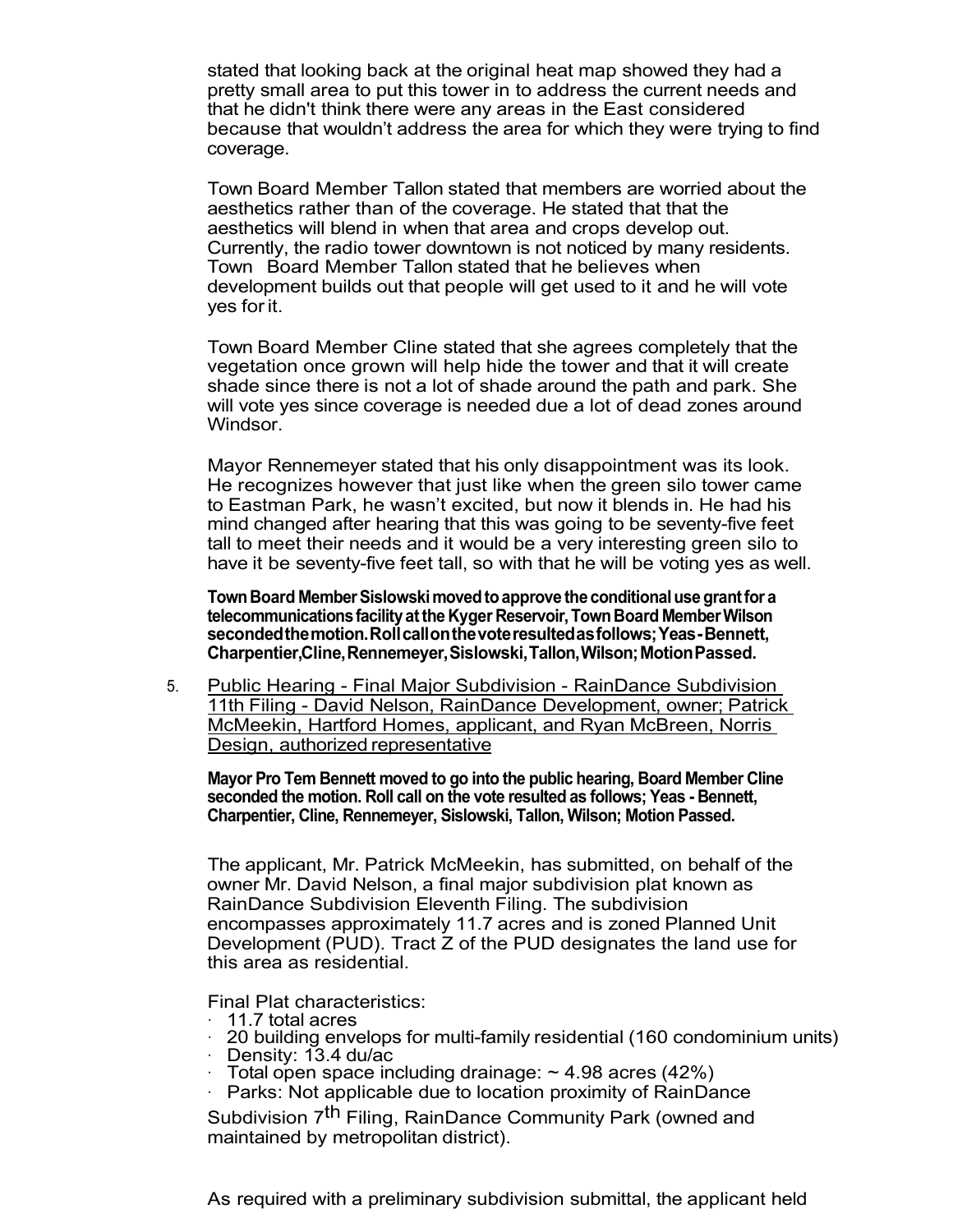a neighborhood meeting on April 2, 2020, in accordance with Chapter 16, Article XXXI, and Chapter 15, Article III, of the Municipal Code. There were no attendees and no public comments were received. Planning staff has received one email from a concerned citizen to date.

#### **Notifications**

The Municipal Code requires a public hearing notification for a final major subdivision.

Notifications were provided as follows:

- 
- June 29, <sup>2020</sup> legal notice posted on the Town of Windsor website June 30, <sup>2020</sup> affidavit of letters mailed to property owners within <sup>300</sup>
- $\cdot$  July 2, 2020 development review sign posted on the property
- July 3, 2020 legal ad published in the paper

Town Board Member Wilson noted for the record that in his capacity as the Town Board Liaison to the Planning Commission, he was present at the Planning Commission meeting during which this matter was previously presented, that his participation in the Planning Commission proceedings have no way influenced him or his capacity as a Town Board Member. He will cast his vote based solely on the evidence presented at this public hearing.

Per Ms. Malone, this project consists of one-hundred and sixty condominium units; this project should not be confused with a separate proposal of Raindance Filing 12 North of New Liberty Road. Filing 12 consists of 525 apartment units not on this agenda. Additionally, the 12th Filing will be scheduled for future meetings; however, there are no further public hearings as those were already held with zoning and PUD processes. Therefore, staff has been receiving a lot of comments for 12th Filing proposal and staff urges anyone wishing to comment on 12th Filing to submit comments to the Planning Department. The Planning Department will include those written public comments in the future packet material for Planning Commission and Town Board consideration and tonight's public hearing is on the 11th Filing only.

Town Board Member Sislowski stated that he had a conversation with one member of the Planning Commission that came as a result of the various comments on Nextdoor and the Commissioner reached out to see what he remembered about this particular issue regarding Filing 12. Town Board Member Sislowski stated that those particular exchanges would not influence him in this hearing and would not have any problem being objective. Mayor Rennemeyer stated that he would defer to the Town Attorney for a professional opinion. Mr. McCargar stated that from his understanding, there were communications with someone outside of this hearing but it didn't have to do with the subject matter of this hearing. Town Board Member Sislowski stated that to the extent that it was about the PUD process and the zoning process, yes there were communications about that, but not specifically about Filing 11. Mr. McCargar stated that his view is that as long as those communications did not focus on Filing 11, that he is free to go forward this evening.

However, he does not fully understand the communications that have taken place, Mr. Sislowski can assess that but if the communications did have to do with Filing 11 specifically then he is comfortable with Mr. Sislowski proceeding.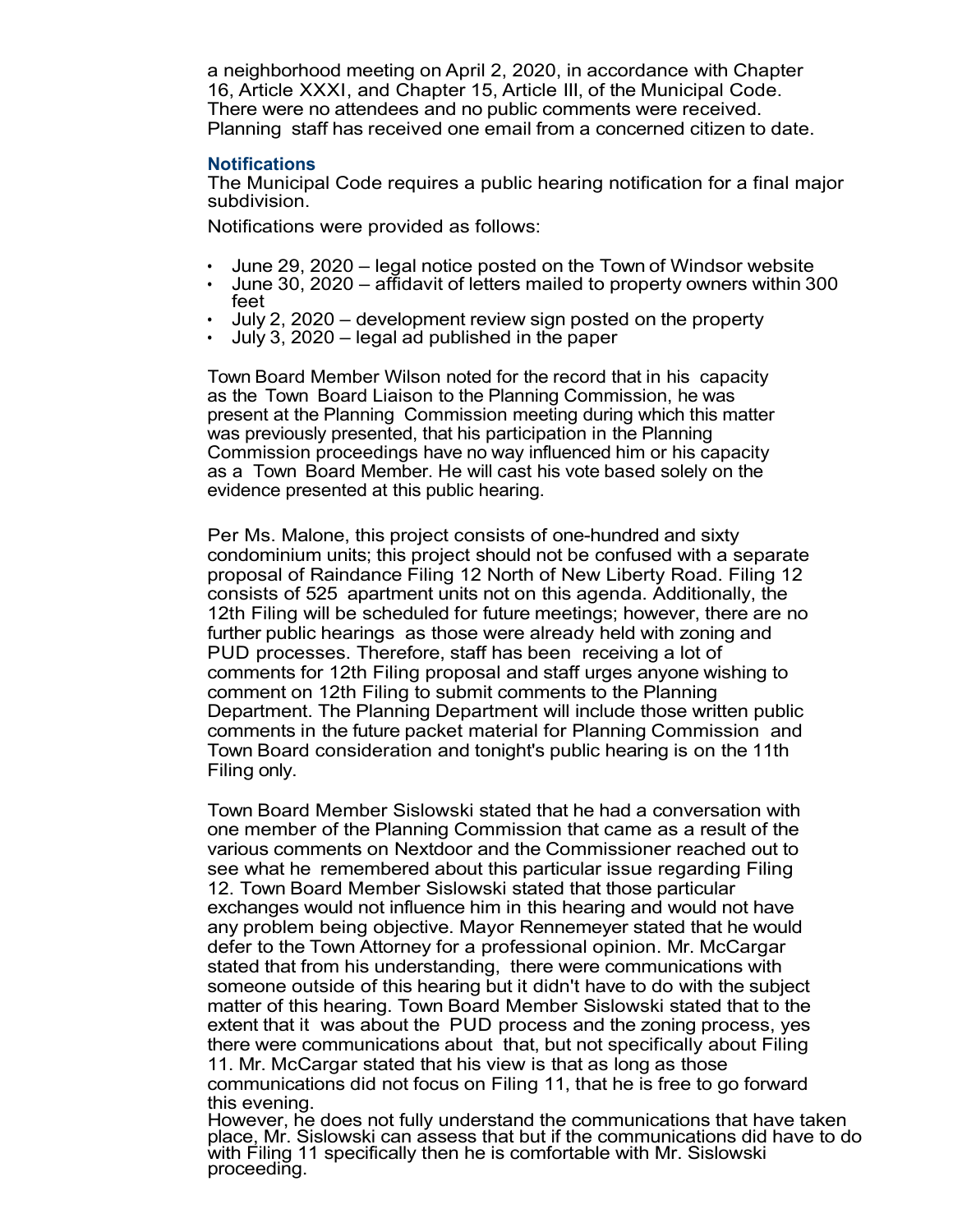Per Ms. Malone, this site is zoned Planned Unit Development and the underlying zoning is residential mixed use which allows for a variety of uses including a variety of residential uses. The density of this area was originally proposed for thirteen units per acre. The application was reviewed consistent with the Comprehensive Master Plan. Staff has received comments from one neighbor who wishes to speak tonight on the proposal, but other than that, staff has not received any written comments. At their July 15, 2020 Planning Commission meeting, the Planning Commission forwarded to the Town Board a recommendation of approval of the final major subdivision as presented.

Lacy Wells from **1997 Rose Petersian Accord Petersis** in the Raindance community had two primary concerns with the 11th Filing. First was the location of the 11th Filing site and what that would mean as far as safety and traffic. The 11th Filing borders the Raindance Community Park which is a grassy area that allows for growth of vegetation, in addition it is the home of the River Run Resort that has a lazy river, a splash area, and a water slide. This is an area that is going to draw children and families to that park, so there is a lot of pedestrian foot traffic as well as golf carts going to and from that park. Ms. Wells believes that there will be around three-hundred cars throughout the day which brings about the question of community safety. Furthermore, she explained that when she moved into Raindance, the master plan that she was shown actually had the multifamily proposed unit North of Bounty Drive. Ms. Wells stated that her final concern under that umbrella is the parking; there are only sixty-nine non-garage spots within the condo complex and with one-hundred sixty units, she doesn't believe that accounts for adequate parking for guests of those units or vehicles that can't really fit in those garage spots and will cause parking on the streets which will obstruct views of pedestrians. Her final concern was based off the memo that she was sent and that the Town Board received which indicated that there was a neighborhood meeting held on April 2, 2020 and that there were no attendees. She never received notice of the neighborhood meeting and was curious how it took place since the stay at home order was in place then and the HOA meeting that was scheduled for March 31st was cancelled due to COVID-19. She was also curious how the notice went out.

Town Board Member Sislowski stated that the Board should consider this woman's statement that if a person bought a lot across from the open space six months ago and looked at a map to see what was going in the open space, what would they have seen. Sounds like Ms. Wells said that the multi-family housing was going to the North. Town Board Sislowski asked how and why the proposed area changed from six months ago, and what the process was for the change. Ms. Malone stated that about a year ago, there was a proposal for a townhome development North by a different builder and a totally different project. She explained that they were pretty far along in the process when for reasons unknown to staff, they pulled out the project. Those were townhomes before and these are condominiums. As far as the zoning, the residential mixed-use zoning would allow for single- family or multifamily in this area.

Mayor Rennemeyer asked if staff could speak to Ms. Wells concerning how the notice was made back in April with the Governor's orders at the time. By what means the developer communicated to the surrounding residents and was her address included? Ms. Malone stated that the area would include a three-hundred-foot radius and the applicant sent out the notices and provided staff an affidavit that they mailed the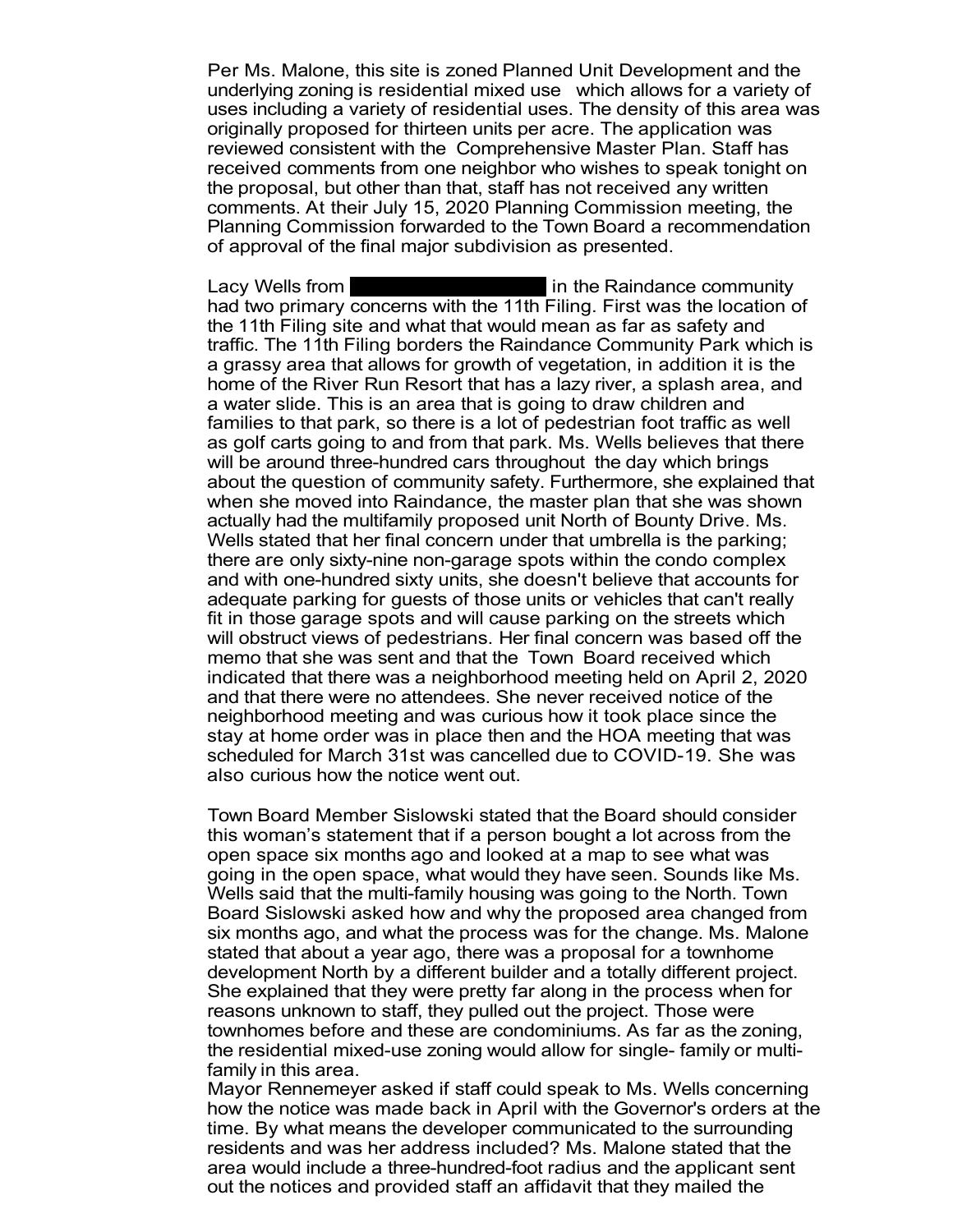notices out. The meeting was originally planned to be held at the Pelican Lakes restaurant, but because of COVID-19 the meeting was held virtually and another notice was sent out with that link. The notice asked residents if they were interested to register for that meeting and did not have anybody register for that meeting. Ryan McBreen with Norris Design stated that they followed the notice protocol that staff provided to them. They sent the notices out right about the COVID-19 timeframe and no one responded that they wanted to attend. Ms. Malone added that there was an ad in the Greeley Tribune with a link for registering for the meeting.

Town Board Member Wilson stated that Ms. Wells addressed parking as well and asked staff to touch on parking spaces and garages; since there is no variance, this does meet our code requirements. Ms. Malone stated that would be covered in the next item.

Mayor Pro Tem Bennett asked what the anticipated impact of traffic on Colorado Boulevard and/or Crossroads? Ms. Malone stated that there was a traffic study done and that this proposal is consistent with the traffic study. Mr. McMeekin responded that the area was always planned for a higher density area and the traffic count fit within the global master plan threshold. Mayor Pro Tem Bennett asked if there would need to be any improvements like turn lanes coming out of this development onto County Road 13 or Crossroads. Mr. McMeekin responded that there was not with the current plan.

**Town Board Member Tallon moved to close the public hearing, Mayor Pro Tem Bennett secondedthemotion.Roll callon the vote resultedas follows; Yeas- Bennett, Charpentier,Cline,Rennemeyer,Sislowski,Tallon,Wilson;MotionPassed.**

6. Resolution 2020-56 - A Resolution Approving the Final Plat for the Raindance Subdivision 11th Filing - David Nelson, RainDance Development, owner; Patrick McMeekin, Hartford Homes, applicant, and Ryan McBreen, Norris Design, authorized representative

Please see attached resolution and the public hearing agenda item.

Town Board Member Sislowski stated that the process seems a little bit backwards with the closing of the public hearing portion prior to addressing the parking and traffic issues that were to be dealt with in the next item; however, it was not a public hearing. He wanted to make that statement before voting on thematter.

Mayor Rennemeyer stated that the Board recognizes where Ms. Wells is coming from and how she feels and by no means should this be considered the Board trying to rush anything through, but rather just trying to go through all the protocols of the meeting.

**TownBoardMemberTallonmovedtoapprovethefinalmajorsubdivisionforthe Raindance Subdivision 11th Filing, Town Board Member Sislowski seconded the motion.Roll callon the vote resultedas follows; Yeas- Bennett, Charpentier,Cline, Rennemeyer,Sislowski,Tallon,Wilson; MotionPassed.**

7. Final Site Plan - RainDance Subdivision 11th Filing - David Nelson, RainDance Development, owner; Patrick McMeekin, Hartford Homes, applicant, and Ryan McBreen, Norris Design, authorized representative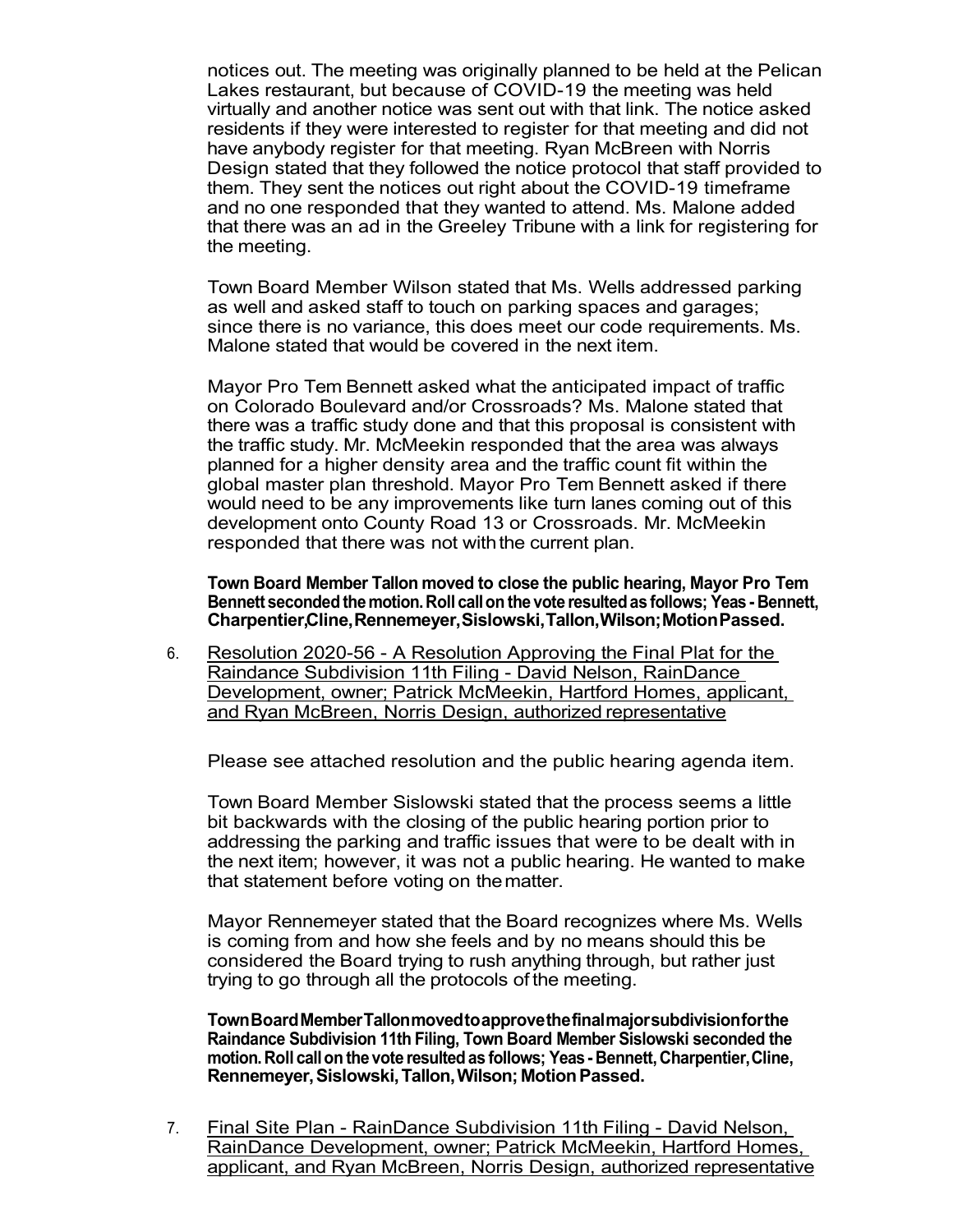The applicant, Mr. Patrick McMeekin, has submitted, on behalf of the owner Mr. David Nelson, a final site plan for a multi-family residential development known as RainDance Subdivision Eleventh Filing. The site plan encompasses approximately 11.7 acres and is zoned Planned Unit Development (PUD). Tract Z of the PUD designates the land use for this area as residential. The final site plan has been reviewed concurrently with the final major subdivision land use application.

Final Site Plan characteristics:

- · 11.7 total acres
- · 160 condominium units
- o 20 two-story buildings (29%)
- o 8 units per building
- · Product Type:

o 1-3 bedroom units with attached garages, 1 and 2 parking

- spaces per unit, 11 spaces per building, 220 total garage spaces o Three building styles
- o Painted board and batten siding, shingle siding, stucco
- o Asphalt shingles (primary roof), standing seam metal roof
- 
- o Covered porches and balconies<br>
o Building height 32'-0"max. (35' max. PUD zone district)
- $+$  69 parking spaces provided (not including garage parking)<br>· Density: 13.4 du/ac
- 
- $\cdot$  Total open space including drainage:  $\sim$  4.98 acres (42%)
- · Parks: Not applicable due to location proximity of RainDance

Subdivision 7<sup>th</sup> Filing, RainDance Community Park (Owned and maintained by metropolitan district)

#### **Notifications**

A neighborhood meeting is not required with a preliminary site plan. In conjunction with the preliminary subdivision, a neighborhood meeting was held on April 2, 2020. A public hearing is not required with a final site plan; however, notifications were provided with the public hearing for the final major subdivision.

Per Ms. Malone, this project is for one-hundred and sixty condominium units with three building styles. Sixty-nine parking spaces that are not included in the parking garage spaces. At the July 15, 2020 meeting, the Planning Commission forwarded to the Town Board a recommendation of approval of the final site plan as presented, subject to all remaining Town Board and staff comments being addressed.

Mr. McMeekin stated that they are really excited to bring this into Town and are targeting a mid to high \$200K price point.

Town Board Member Sislowski asked on the landscape plan slide what is in the enlarged box. Mr. McBreen stated that they tried to find smaller more intimate spaces, not trying to take away from the community park, but trying to provide some amenities to the condominiums. Town Board Member Sislowski asked if Bounty is the only entry access point. Mr. McMeeken stated that they have five access points. Town Board Member Sislowski asked which streets fall onto Colorado Boulevard, Mr. McMeeken replied that Bounty and Falling Leaf falls onto Colorado Boulevard.

Town Board Member Wilson stated that he had a meeting last week with some of the people from Planning not about this project but about traffic on Colorado Boulevard as a whole and the traffic study that was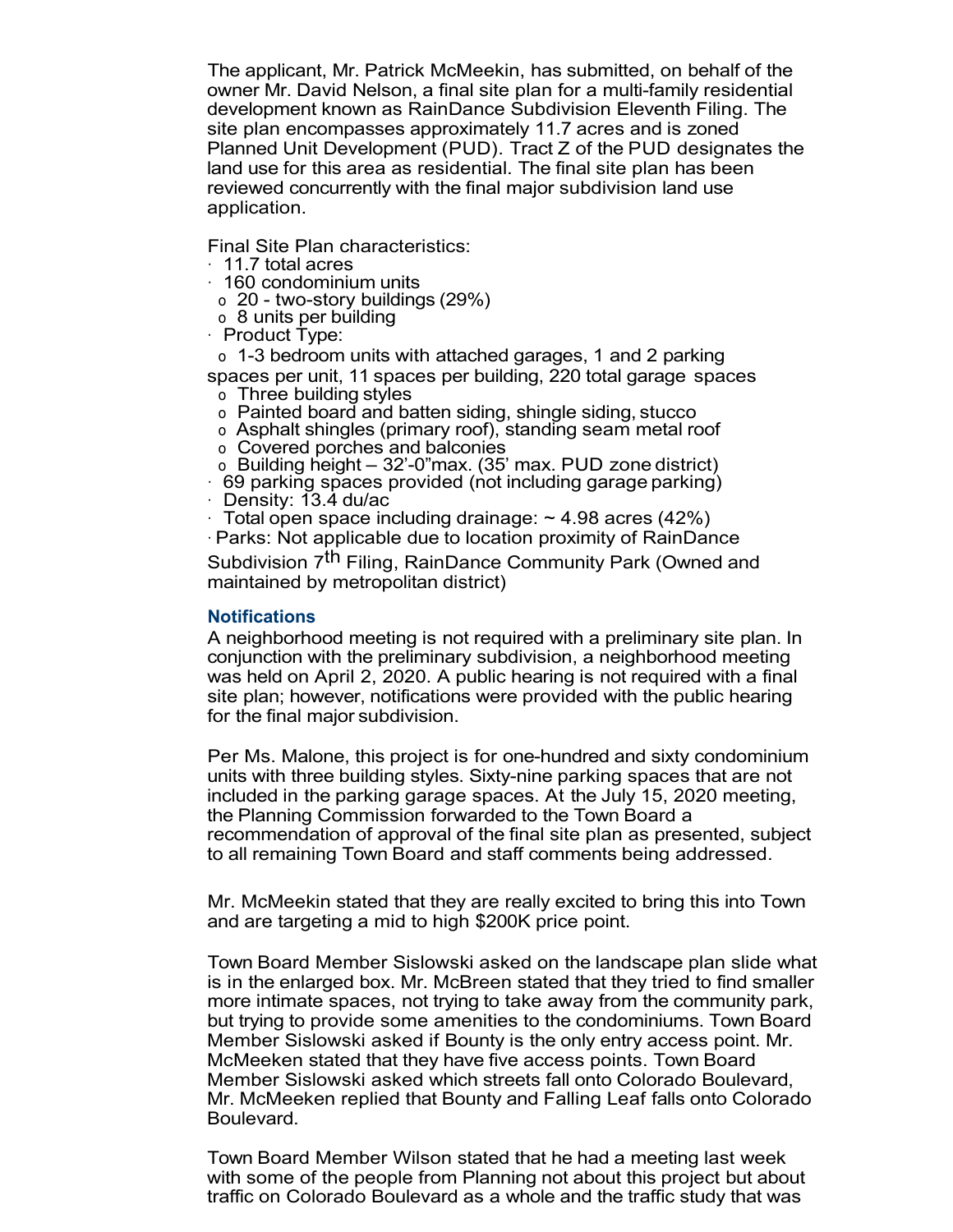used was done in 2017. Town Board Member Wilson stated that he hears about the traffic a lot and how it is increasing especially with the population increase. But from the 2017 study, the data shows that you can have a lot of cars on the road without having an issue so there is a disconnect between the public community and that it is something that may have to be addressed and make sure that Colorado Boulevards is classified correctly.

Mr. Ballstadt stated that the numbers that Town Board Member Wilson was referring to were for Colorado Boulevard with the 2017 Roadway Improvement plan, but the traffic study is actually looking at specifically the development.

Mayor Pro Tem Bennett asked whether the roadway impact fees are sufficient to cover the cost. In addition, he asked whether these site plans and PUDs are in isolation and whether road impact fees could be considered with multiple developments along the same roadway. Mr. Ballstadt responded that staff does looks at the road impact fees on an annual basis and they are based off of Colorado construction cost index thus adjusted annually and come before the Board each year. Fees are not assessed on a project by project basis, but rather as a whole for the Town based on the type of use. Mayor Pro Tem Bennett stated that traffic studies are assessed on a project by project basis; however, he questioned how a cumulative project is assessed. Mr. Ballstadt responded that when staff updates the Roadway Improvement Plan, it would capture improvements made since the last update and address what is needed for the next five to six years.

**TownBoardMemberTallonmovedtoapprovetheFinalSitePlanforRainDance Subdivision11thFiling, MayorPro TemBennett secondedthe motion.Roll callonthe vote resultedas follows; Yeas- Bennett, Charpentier,Cline, Rennemeyer,Sislowski, Tallon, Wilson; MotionPassed.**

8. Resolution No. 2020-57, A Resolution Approving a Multi-Family Site Plan for Raindance Subdivision 11th Filing, Pursuant to Section 17-7-50 of the Windsor Municipal Code

**TownBoardMemberTallonmovedtoapprovingResolutionNo.2020-57,Board MemberClinesecondedthemotion.Rollcallonthevoteresultedasfollows;Yeas-Bennett,Charpentier,Cline,Rennemeyer,Sislowski,Tallon,Wilson; MotionPassed.**

9. Ordinance No. 2020-1610 - An Ordinance Concerning the Regulation Of Door To Door Contacts by the Town of Windsor, Colorado, Repealing Sections 10-4-140 and 10-4-170 and Repealing, Amending and Readopting Sections 10-4-150 and 10-4-160 of the Windsor Municipal Code.

The Town's door-to-door solicitation ordinance contains content-based distinctions that no longer meet the requirements of evolving case law. The Town Board has determined that amendments to the Code are necessary to comply with recent judicial decisions in this area. Recent case law has held that a door to door solicitation code that discriminates based upon content, such as having a commercial/noncommercial distinction, violates the U.S. Constitution, infringing upon First Amendment Rights. Since the Town of Windsor's door to door solicitation ordinance treats commercial and non-commercial solicitations differently, it also would fall into the category of infringing upon First Amendment rights, and would most likely be held unconstitutional if challenged. The Town Board has considered these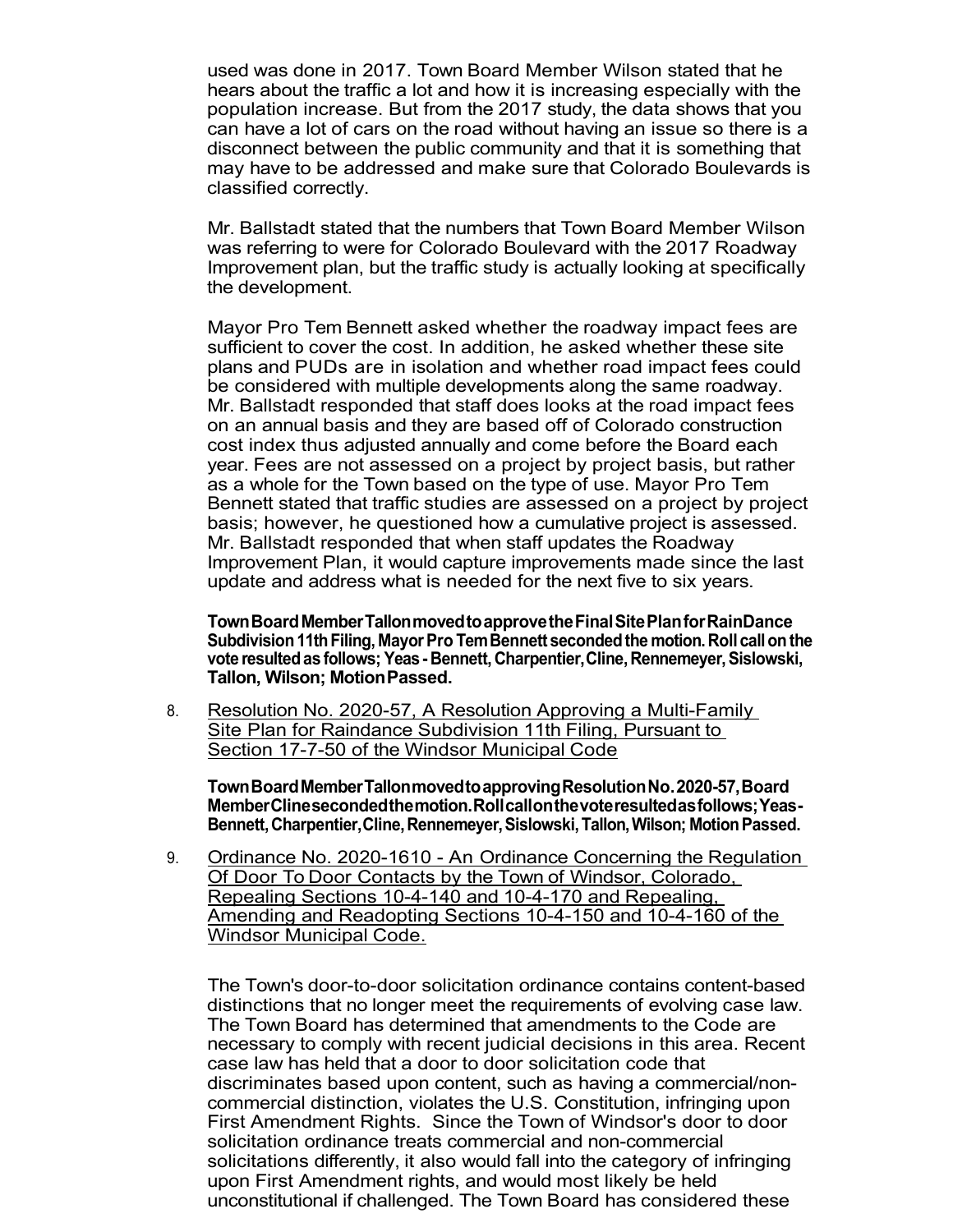impacts, and believes that by removing the content- based solicitation ordinance, leaving intact the ability to post your property and homes with a no solicitation or no trespass sign, still provides an avenue for residents to control whether they have contact with solicitors or not. The police department, then, when responding to calls, do not have to determine the reason people are there, assess the content of the message being delivered, and make an on the spot judgment anymore. When someone knocks on a door with a clearly marked no solicitation/no trespassing sign, unless invited by the resident, it is a clear violation of not only this ordinance, but a trespass as well.

There have been no changes since the first reading.

Per Mr. McCargar, this is second reading on an ordinance that was introduced at the last meeting. This has to do with changes to the Windsor Municipal code when it comes to door-to- door solicitation. We are looking to adopt a policy that basically says that if a residence is posted with a no solicitation sign or similar message, that someone who is otherwise exercising their protected speech either commercially or for non-commercial purposes enters the door or enters the property at the risk of prosecution which is as far as we can go.

Mayor Rennemeyer asked if there was anybody who would like to speak on this ordinance, there was none.

**TownBoardMemberWilsonmovedtoapproveOrdinanceNo.2020-1610as presented,TownBoard MemberSislowskisecondedthe motion.Roll callon the vote resultedasfollows;Yeas-Bennett,Charpentier,Cline,Rennemeyer,Sislowski, Tallon, Wilson; MotionPassed.**

10. Ordinance No. 2020 – 1611 An Ordinance Amending Chapter 4, Article III of the Windsor Municipal Code to Extend the Town's Sales Tax Collection, Remittance And Reporting Requirements to On-Line Transactions and On-Line Vendors

In2018,theU.S.Supreme Courtissueditsdecisionin*SouthDakotav. Wayfair, Inc.*, opening the door to state and local sales tax of internetbased transactions. Since that time, the Colorado Municipal League has worked with various stakeholders to arrive at model ordinance language for adoption by municipalities. The model ordinance has been incorporated into the Windsor Municipal Code in the attached draft.

The draft ordinance adds a Wayfair concept to the definition of Vendor, by including vendors who do not have a physical presence in Town, but who make deliveries of a certain character into Town. Section 3 of the draft ordinance then specifies the transactional characteristics that trigger assessment of sales tax under the Code. This section refers to sales in excess of the amount specified in  $\S$  39-26-102 (3) (c), C.R.S. as the trigger for local taxation. The statutory sales level is \$100,000 during the previous calendar year. Once that level of sales occurs within the state, internet sales in Windsor are subject to local sales taxation.

Per Mr. McCargar, this ordinance will allow the Town to impose sales tax on an online vendor. The ordinance was changed between the time we talked about it in Work Session and the changes are to the very last section which talks about when the ordinance will take effect. **Town Board Member Sislowski moved to to approve ordinance no. 2020-1611 as**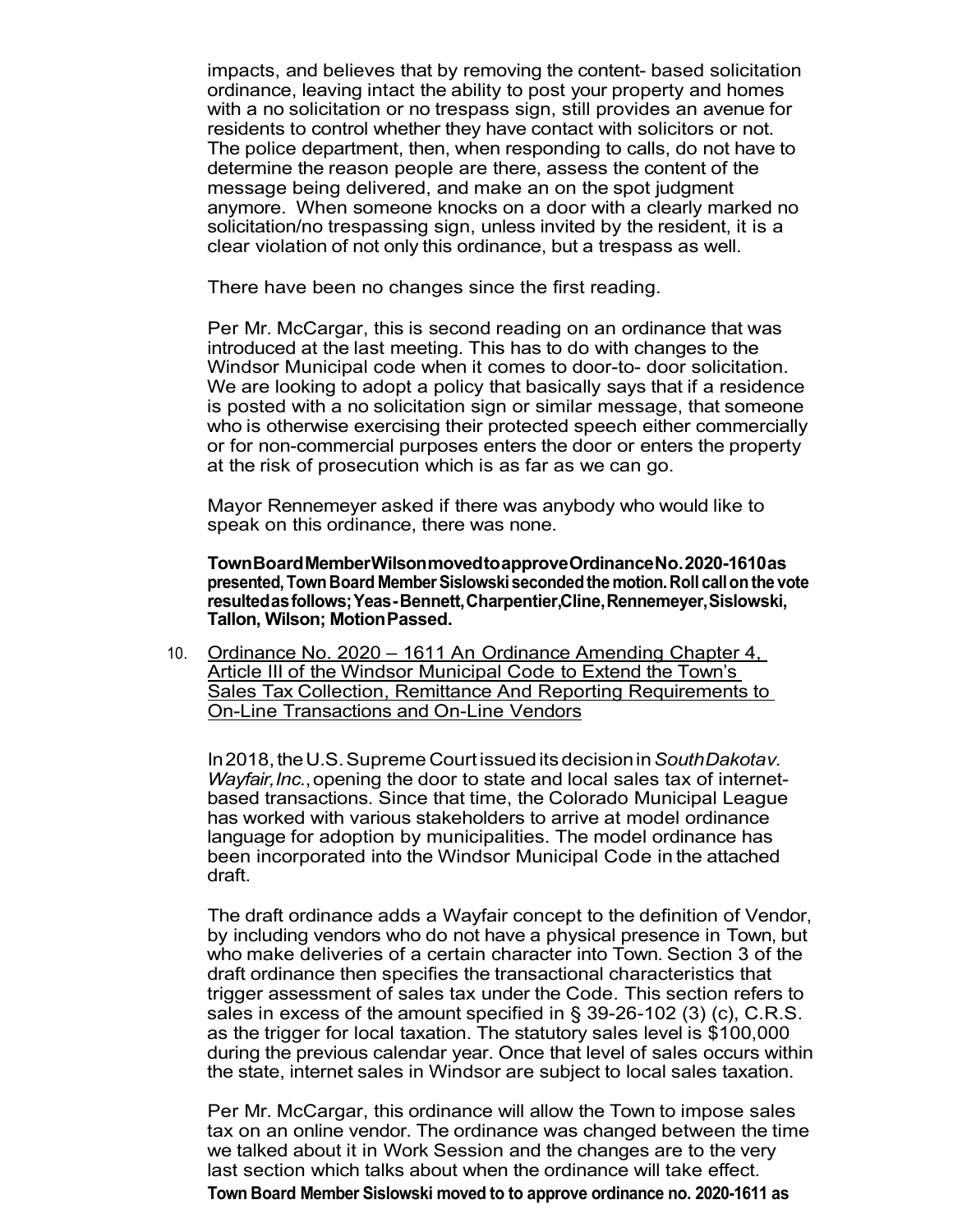**presented,TownBoard MemberWilsonsecondedthemotion.Roll callon the vote resulted as follows; Yeas - Bennett, Charpentier, Cline, Rennemeyer, Sislowski, Tallon, Wilson; MotionPassed.**

11. Ordinance No. 2020 – 1612 An Ordinance Amending Chapter 4, Article IV of the Windsor Municipal Code to Increase the Time for Which the Town of Windsor Retains Unclaimed Intangible Property and Other Necessary Amendments Consistent with the Revised Uniform Unclaimed Property Act

During the 2019-2020 legislative session, the General Assembly enacted SB 19-088, which adopted the Revised Uniform Unclaimed Property Act in Colorado. The Act contains detailed requirements for entities who wind up holding abandoned/orphaned financial assets. Examples include deposits, checks that have not cleared the bank, escrows, and similar accounts whose rightful owners have gone silent. The Act exempts municipalities who adopt language as specified, in which case the municipality may observe its own requirements for disposition of these accounts. For Windsor, these types of assets are usually deposits, refunds and payments that have not been claimed or accepted by the rightful owner.

Chapter 4, Article IV, of the Windsor Municipal Code contains Windsor's current rules on unclaimed property. The key change to current Code language is that the Town must hold the abandoned asset for five years following required notice to the presumed owner, which notice must await a one-year period following the owner's underlying right to claim the asset. The current Code sets the "claim window" at sixty days following notice. Under this revision, the Town must wait at least six years before the asset becomes eligible for retention by the Town under the Act.

Per Mr. McCargar, this ordinance will enable the Town to remain exempt from the more burdensome Uniform Unclaimed Property Act. It requires the Town to extend considerably the time we hold unclaimed intangible property before we go through the notification process and ultimately absorb it into our accounts

**Town Board Member Tallon moved to approve Ordinance No. 2020-1612, Mayor Pro TemBennettsecondedthemotion.Rollcallonthevoteresultedasfollows;Yeas-Bennett,Charpentier,Cline,Rennemeyer,Sislowski,Tallon,Wilson; MotionPassed.**

#### D. COMMUNICATIONS

1. Communications from TownAttorney

Mr. McCargar reminded the Board that there is an Executive Session on the agenda.

- 2. Communications from TownStaff
	- a. Windsor Police Department June 2020 Statistical Report
- 3. Communications from Town Manager

Nothing to add

4. Communications from TownBoard

Town Board Member Sislowski stated that he was looking at the